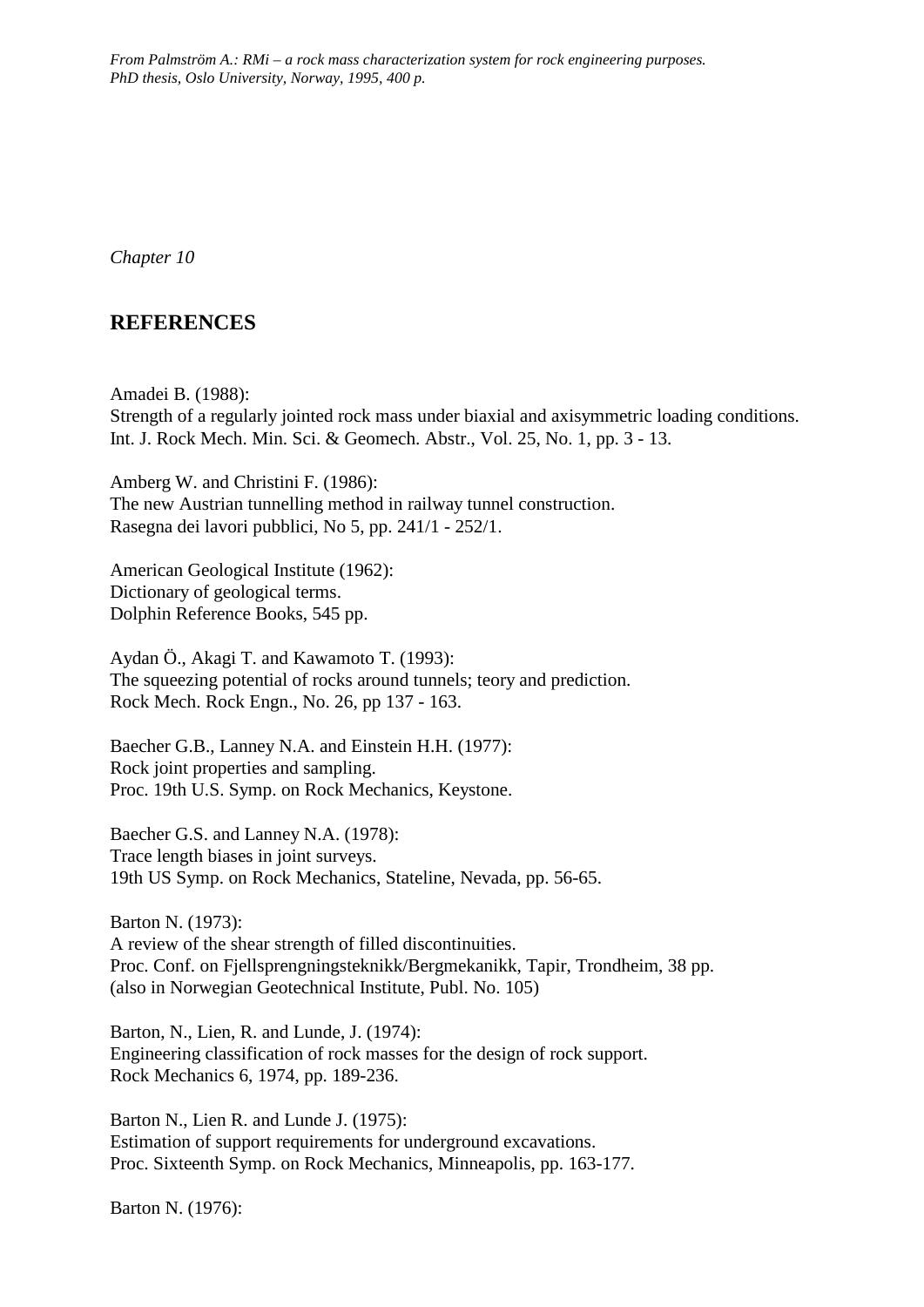The shear strength of rock and rock joints. Int. J. Rock Mech. Min. Sci. & Geomech. Abstr., Vol. 13, No. 9, pp. 255-279.

Barton N. and Choubey V. (1977): The shear strength of rock joints in theory and practice. Rock Mechanics, No. 1/2, pp. 1-54, (also in Norwegian Geotechnical Institute, Publ. No. 119)

Barton, N., Lien, R. and Lunde, J. (1980): Application of Q-system in design decisions concerning dimensions and appropriate support for underground installations. Proc. Int. Conf. Subsurface Space, Pergamon Press, pp. 553-561.

Barton N. and Bandis S. (1980): Some effects of Scale on the shear strength of joints. Technical note. Int. J. Rock Mech. Min. Sci. & Geomech. Abstr., Vol 17, pp. 69-73.

Barton N. (1987): Predicting the behaviour of underground openings in rock. 4th Manual Rocha Memorial Lecture, Lisbon (in Norwegian Geotechnical Institute, Publ. No. 172) 21 pp.

Barton N. (1990a): Cavern design for Hong Kong rocks. Norwegian Geotechnical Institute, Publ.no. 180, pp. 1-24.

Barton N. (1990b): Scale effects or sampling bias? Proc. Int. Workshop Scale Effects in Rock Masses, Balkema Publ., Rotterdam, pp. 31-55.

Barton N. and Bandis S. (1990): Review of predictive capabilities of JRC-JCS model in engineering practise. Proc. Int. Conf. Rock Joints, Balkema Publ., Rotterdam, pp 603-610.

Barton N. (1993): Physical and discrete element models of excavation and failure in jointed rock. Keynote lecture presented at ISRM Int. Symp. on Assessment and Prevention of failure Phenomena in Rock Engineering, Istanbul, Turkey.

Barton N. (1991 - 1994): Private communication.

Bates R.L., Jackson J.A. (1980): Glossary of geology. American Geological Institute, Fall Church, Virginia, second edition 1980.

Bergh-Christensen J. (1968): On the blastability of rocks. (in Norwegian) Lic.Techn. Thesis, Geological Inst., Techn. Univ. Norway, Trondheim.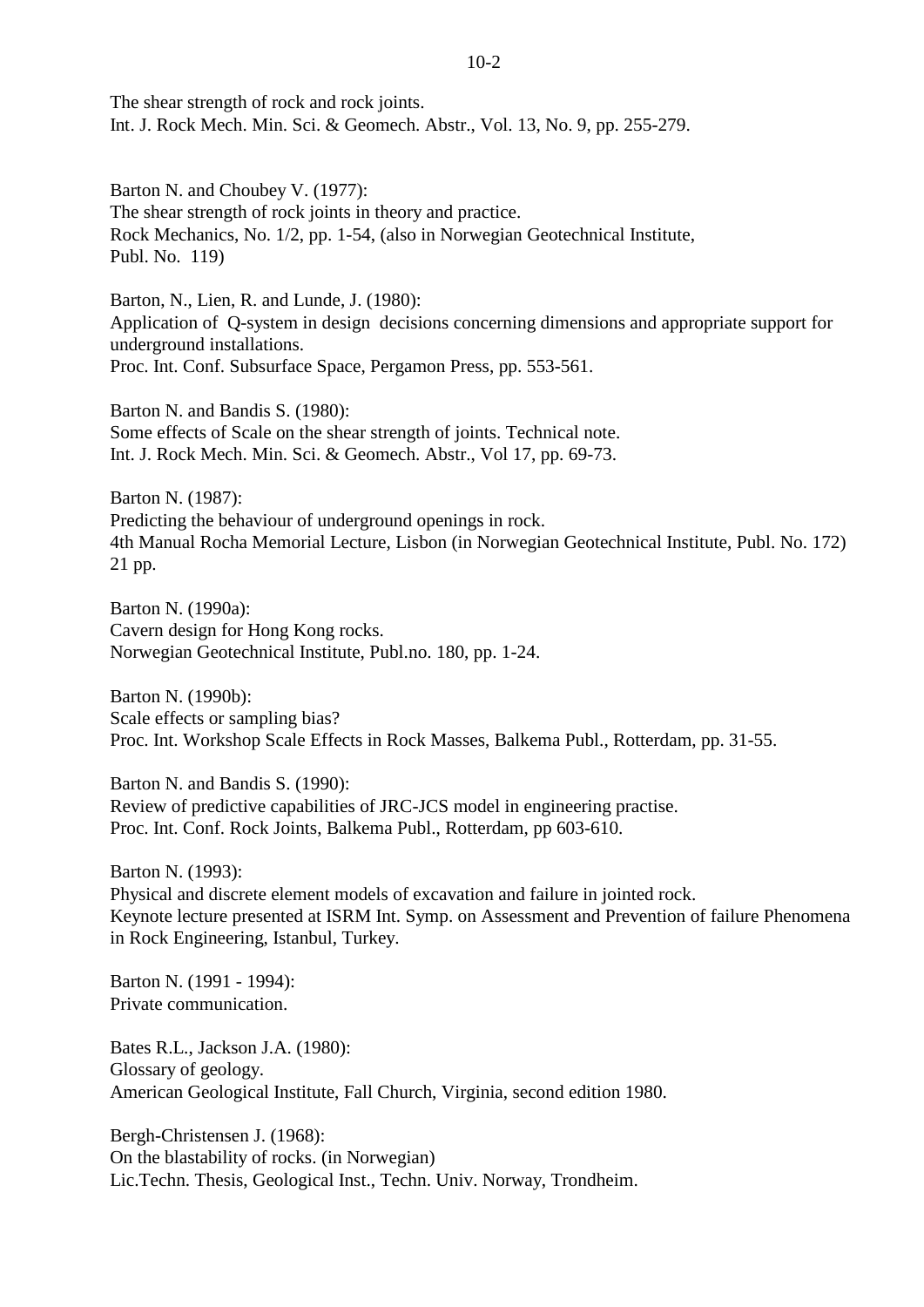Bergh-Christensen J. and Selmer-Olsen R. (1970): On the resistance to blasting in tunnelling. Proc. 2nd ISRM Congr., Belgrade, Vol. 3, paper 5-7.

Bergman M. (1975): Borehole investigations in rock; evaluation of the reliability of methods (in Swedish). National Swedish Building Research, report no R17:1975, 69 pp.

Bergman S.G.A. (1956): Functional rock classification. (in Swedish). IVA Publ. 142, Stockholm.

Bhawani Singh, Jethwa J.L., Dube A.K. and Singh B. (1992): Correlation between observed support pressure and rock mass quality. Tunnelling and Underground Space Technology, Vol. 7, No. 1, pp. 59-74.

Bieniawski, Z.T. (1973): Engineering classification of jointed rock masses. Trans. S. African Instn. Civ. Engrs., Vol 15, No 12, Dec. 1973, pp 335 - 344.

Bieniawski, Z.T. (1974): Geomechanics classification of rock masses and its application in tunneling. Proc. Third Int. Congress on Rock Mechanics, ISRM, Denver 1974, pp.27-32.

Bieniawski Z.T. (1984): Rock mechanics design in mining and tunneling. A.A. Balkema, Rotterdam, 272 pp.

Bieniawski, Z.T. (1988): Rock mass classification as a design aid in tunnelling. Tunnels & Tunnelling, July 1988

Bieniawski Z.T. (1989): Engineering rock mass classifications. John Wiley & Sons, New York, 251 pp.

Bieniawski Z.T., Bauer S.J. and Costin L.S. (1993): Geotechnical design methodology workshop. News Journal of International Society for Rock Mechanics, Vol. 1, No. 4, pp. 42-45.

Bjerrum L.B. (1965): Discussion of paper: Functional rock classification by S.G.A. Bergman. IVA report 142, pp. 124-125.

Blindheim O.T., Boniface A. and Richards L.A. (1991): Boreability assessments for the Lesotho Highlands water project. Tunnels & Tunnelling, June 1991, pp. 55-58.

Braun W.M. (1980): Application of the NATM in deep tunnels and difficult formations.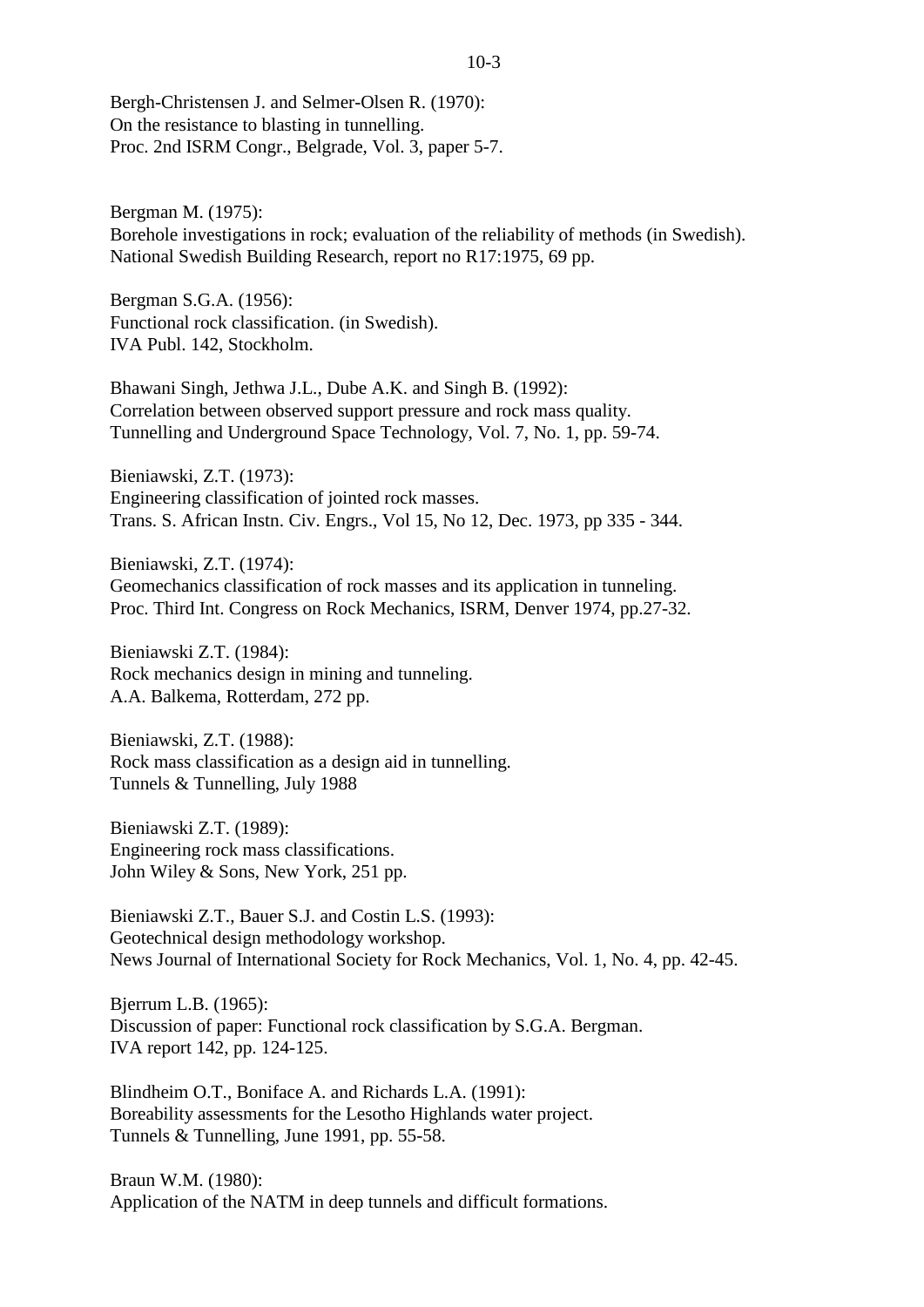Tunnels and Tunnellin, March 1980, pp. 17-20.

Brekke T.L. (1965): On the measurement of the relative potential swellability of hydrotermal motmorillonite clay from joints and faults in Pre-Cambrian and Paleozoic rocks in Norway. Int. J. Rock Mech. Mining Sci., Vol 2, pp 155-165.

Brekke T.L. and Selmer-Olsen R. (1965): Stability problems in underground construction caused by montmorillonite carrying joints and faults. J. of Engineering Geology, Vol. 1, No. 1, pp 3-19.

Brekke T.L. and Howard T.R. (1972): Stability problems caused by seams and faults. Rapid Tunneling & Excavation Conference, 1972, pp. 25-41.

Bridges M.C. (1976): Presentation of fracture data for rock mechanics. Proc. 2nd Australia-New Zealand Conf. on Geomechanics, Brisbane

British Standard Institution (1981): Code of practice for site investigations. BS 5930: 1981, 147 pp.

Broch E. and Franklin J.A. (1972): The point-load strength test. Int. J. Rock Mech. Min. Sci., Vol. 9, pp. 669-697.

Broch E. and Leivestad S.I. (1973): On the influence of moisture and anisotropy upon shear strength of rocks. (in Norwegian) Publ. no.9, Geol. Inst., The Technical University of Norway, 30 pp.

Broch E. (1977): The point-load test and its use in engineering geology. (in Norwegian) Rep. no. 2, Geological Inst., Techn. Univ. Norway, Trondheim, 148 pp.

Broch E. (1979): Changes in rock strength caused by water. Proc. 4th ISRM Congr., Montreux, Vol. 1; Balkema, Rotterdam. pp. 71-75.

Broch E. (1983): Estimation of strength anisotropy using the point-load test. Int. J. Rock Mech. Min. Sci. & Geomech. Abstr., Vol. 20, No. 4, pp. 181 - 187.

Broch E. (1988): Site investigations. Norwegian Tunnelling Today, Tapir publ. Trondheim, Norway, pp. 49 - 52.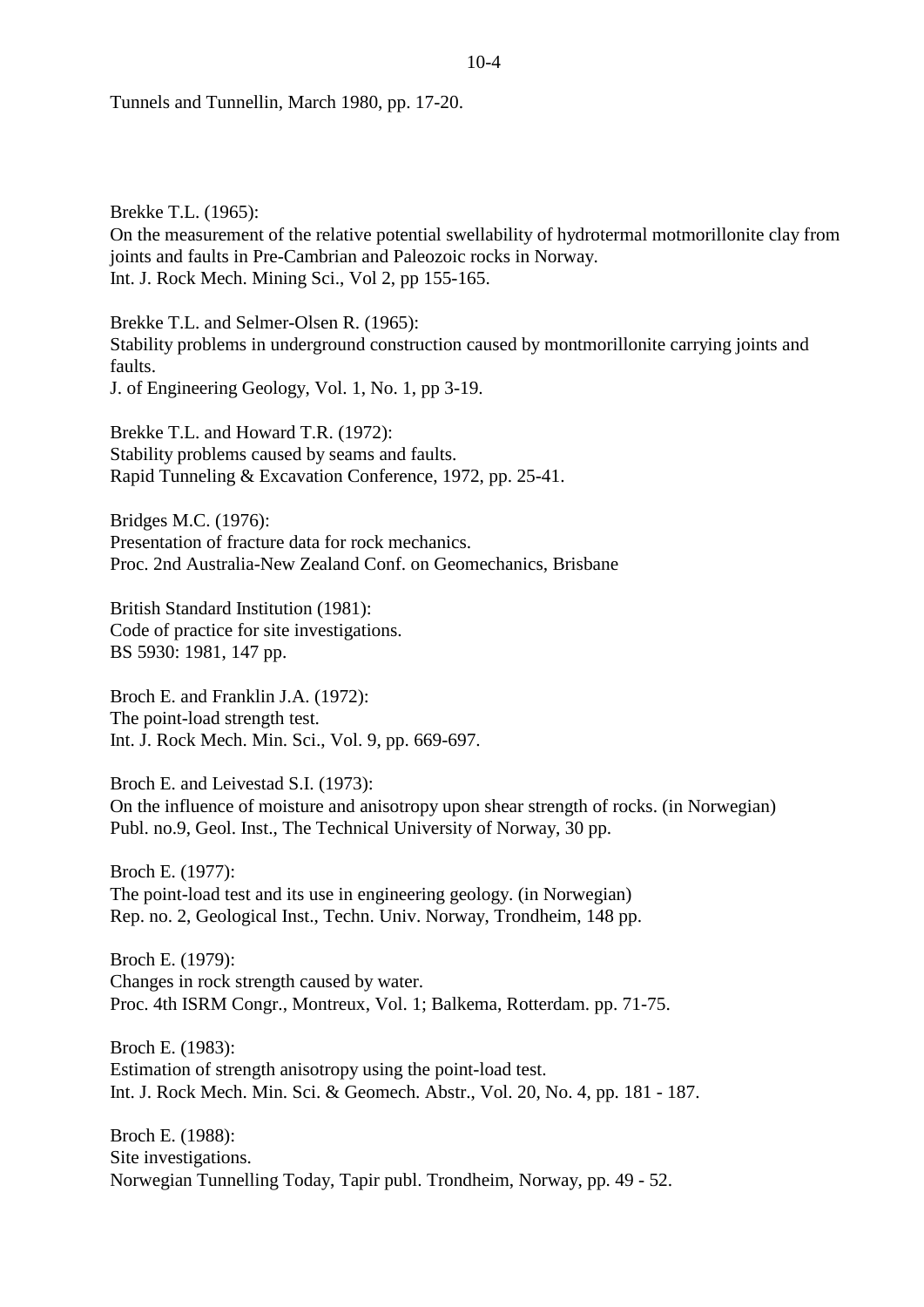Brook N. (1985): The ekvivalent core diameter method of size and shape correction in point load testing. Int. J. Rock Mech. Sci. & Geomech. Abstr., Vol. 22, No. 2, pp. 61 - 70.

Brosch F.J. (1986): Geology and the classification of rock masses - examples from Austrian tunnels. Bull. IAEG no 33, 1986, pp 31 - 37.

Brown and Hoek (1978): Trends in relationships between measured in situ stresses and depth. Int. J. Rock Mech. Min. Sci.& Geomech. Abstr., Vol. 15, pp 211-215.

Brown E.T. (1981): Putting the NATM into perspective. Tunnels and Tunnelling, Nov. 1981, pp. 13-17.

Brown E.T., Bray J.W., Ladanyi B. and Hoek E. (1983): Ground response curves for rock tunnels. J. Geot. Engn., Vol. 109, No. 1, pp. 15 - 39.

Brown E.T. (1985): From theory to practice in rock engineering. Trans. Instn.. Min. Metall. (Sect. A: Min.industry), 94, 1985, pp A67-83.

Brown E.T. (1986): Research and development for design and construction of large rock caverns. Proc. Int. Symp. on Large Rock Caverns. Helsinki, Finland, pp. 1937-1948.

Brown E.T.and Hoek E. (1988): Determination of shear failure envelope in rock masses. J. Geot. Engn., Vol 114, No. 3, pp. 371 - 373.

Brown E.T. and Hoek E. (1988): Discussion on "Determination of shear failure envelope in rock masses. by Ucar R." J. Geot. Engn., Vol. 114, No. 3, pp. 371 - 373.

Burton A.N. (1965): Classification of rocks for rock mechanics. Letter to the editor, Int. J. Rock Mech. Mining Sci., Vol. 2, p. 105.

Burwell E.F.jr. and Roberts G.D. (1950): The geologist in the engineering organization. Chapter 1 in Application of Geology to Engineering Practice (Berkey Volume): Geological Society of America, 327 pp.

Call R.D., Savely J.P. and Nicholas D.E. (1976): Estimation of joint set characteristics from surface mapping data. Monograph on Rock Mechanics Applications in Mining. SME-AIME, pp 65-73.

Cameron-Clarke I.S. and Budavari S. (1981):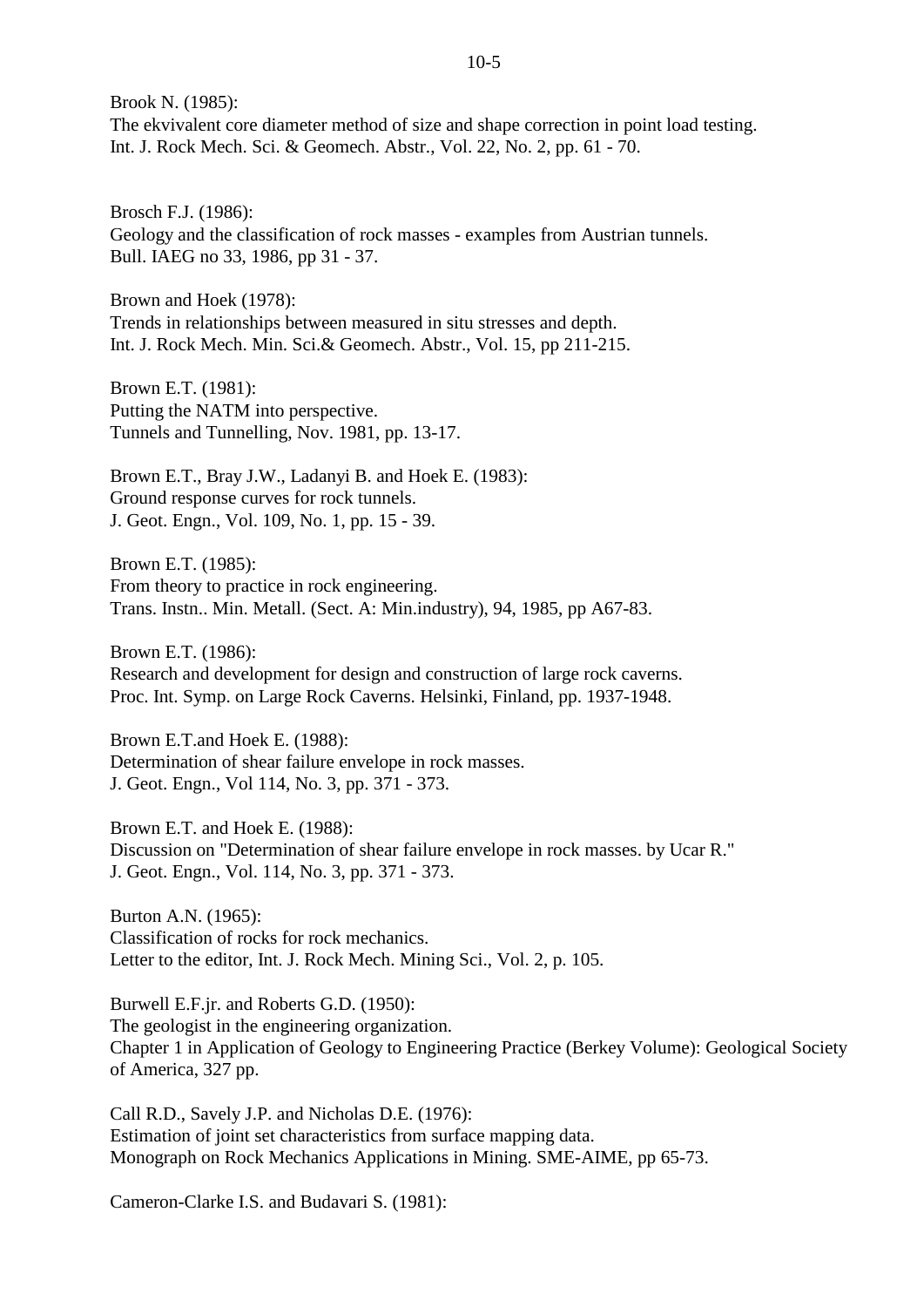Correlation of rock mass classification parameters obtained from borecore and in-situ observations. J. Engn. Geol., Vol 17, pp. 19-53.

Carmichael T.J. and Lee C.F. (1977): Rock mass characterization for location and design of an underground oil storage facility. 18th US Symp. on Rock Mechanics, Keystone, Colorado, 1977, pp. 5A4-1 - 5A4-8.

Carmichael R.S., Ed. (1989): Handbook of physical properties of rocks and minerals. CRC Press, Florida

Castellani V. and Dragoni W. (1991): Italian tunnels in antiquity. Tunnels & Tunnelling, March 1991, pp. 55-57.

Castelli E. (1992) Geomechanics characterization methologies: a matrix approach. Periodico della Societa Italiana Gallerie 38, pp.13-25.

Cecil O.S. (1970): Correlations of rock bolt - shotcrete support and rock quality parameters in Scandinavian tunnels. Ph.d. thesis Univ. of Illinois 1970; also in Proc. Swedish Geotech. Institute, No 27, 1975, 275 pp.

Cecil O.S. (1971): Correlation of seismic refraction velocities and rock support requirements in Swedish tunnels. Reprints and preliminary reports, No. 40, Swedish Geotechnical Institute, Stockholm.

Chappell B.A. (1987): Predicted and measured rock mass moduli. J. of Mining Sci. and Tech., 6 (1), pp 89-104.

Chappell B.A. (1990): Rock mass characterization for dam foundations. J. Geotechn. Engn., Vol 116, No. 4, pp 625 - 646.

Chen J.F. and Vogler U.W. (1992): Rock cuttability/boreability assessment research at the CSIR TUNCON '92, Design and Construction of Tunnels, Maseru, Lesotho, pp. 91-97

Clerici A. (1993): Indirect determination of the modulus of deformation of rock masses - Case histories. Proc. Int. Conf. Eurock'93, pp. 509 - 517.

Coates D.F. (1964): Classification of rocks for rock mechanics. Rock Mech. and Mining Sci., Vol 1, pp. 421-429.

Colback P.S. and Wiid B.L. (1965): The influence of moisture content on the compressive strength of rock. Proc. Symp. on Rock Mechanics, Toronto, pp. 65-83.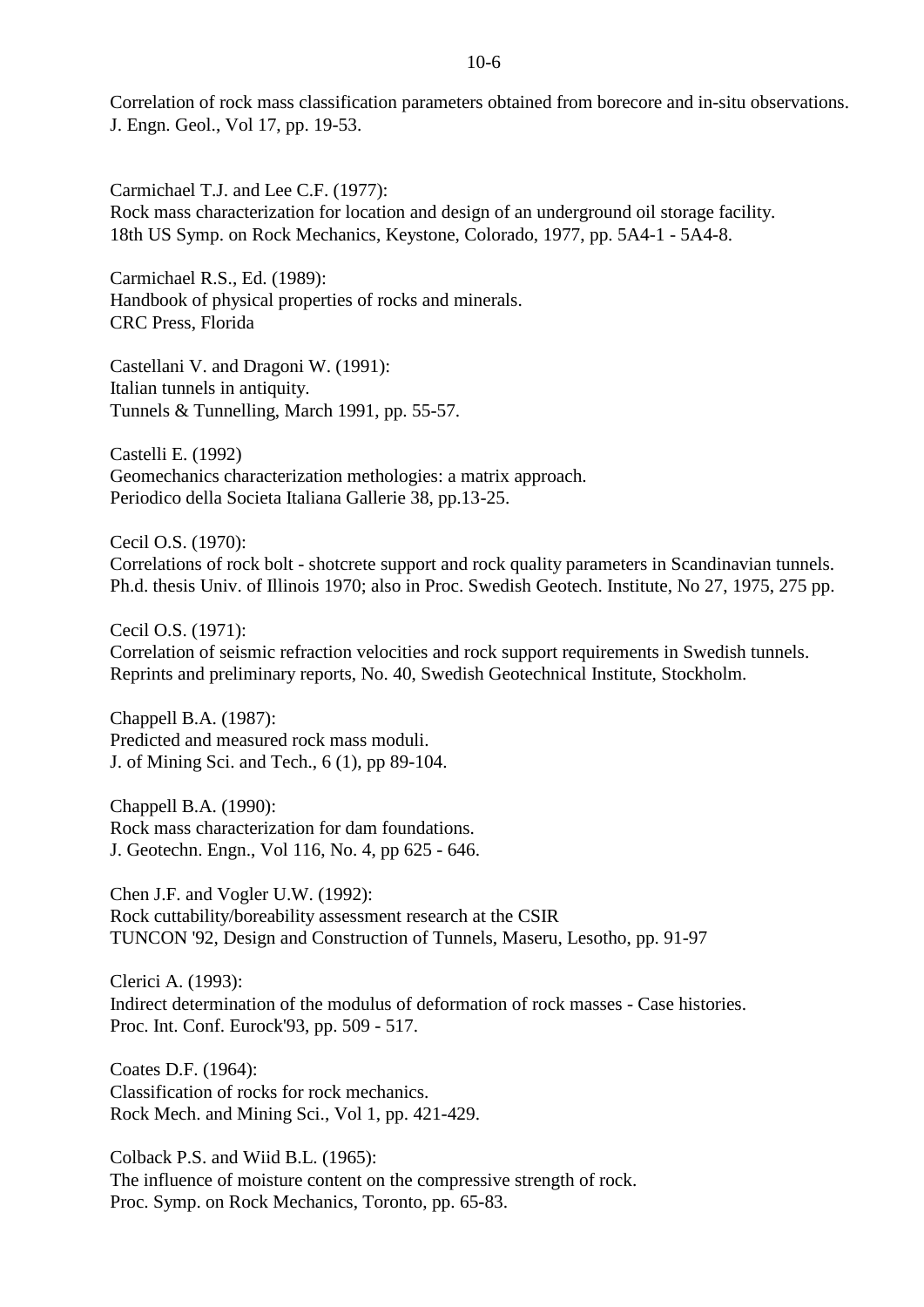Coon R.F. and Merritt A.H. (1970): Predicting the modulus of deformation using rock quality indexes. ASTM Special Publication 477, ASTM, Philadelphia, pp. 154 - 173.

Cording E.J. and Deere D.U. (1972): Rock tunnel supports and field measurements. Proc. Rapid Excavation and Tunnelling Conf. 1972, pp. 601-622.

Cording E.J., Hendron A.J. and Deere D.U. (1972): Rock engineering for underground caverns. Proc. Symp. Underground Rock Chambers, ASCE, pp. 567-600.

Cording E.J. and Mahar J.M. (1974): The effect of natural geologic discontinuities on behavior of rock in tunnels. Proc. Rapid Exc. & Tunn. Conf., AIME., pp. 107-138.

Cottiss G.I., Dowel R.W. and Franklin J.A. (1971): A rock classification system applied in civil engineering, part 1. Civil Engn. and Public Works Review, June 1971, pp. 611-614.

Cottiss G.I., Dowel R.W. and Franklin J.A. (1971): A rock classification system applied in civil engineering, part 2. Civil Engn. and Public Works Review, July 1971, pp. 736-743.

Cowie P.A. and Scholz C.H. (1992): Displacement-length scaling relationship for faults; data synthesis and discussion. J. of Struct. Geol., Vol. 14, No. 10, pp. 1149 - 1156.

Cruden D.M. (1977): Describing the size of discontinuities. Int. J. Rock Mech. and Min. Sci, No 14, pp. 133-137

Darling P. (1991): Tunnelling through trouble in the Rockies. Tunnels & Tunnelling, March 1991, pp. 36-38.

Dearman W.R. and Fookes P.G. (1974): Engineering geological mapping for civil engineering practice. Quart. J. Engn. Geol., Vol 7, pp. 223-256.

Dearman W.R. (1991): Engineering geological mapping. Butterworth - Heinemann Ltd., Oxford.

Deere D.U. (1963): Technical description of rock cores for engineering purposes. Felsmechanik un Ingenieurgeologie, Vol. 1, No 1, pp. 16-22.

Deere D. and Miller R.D. (1966):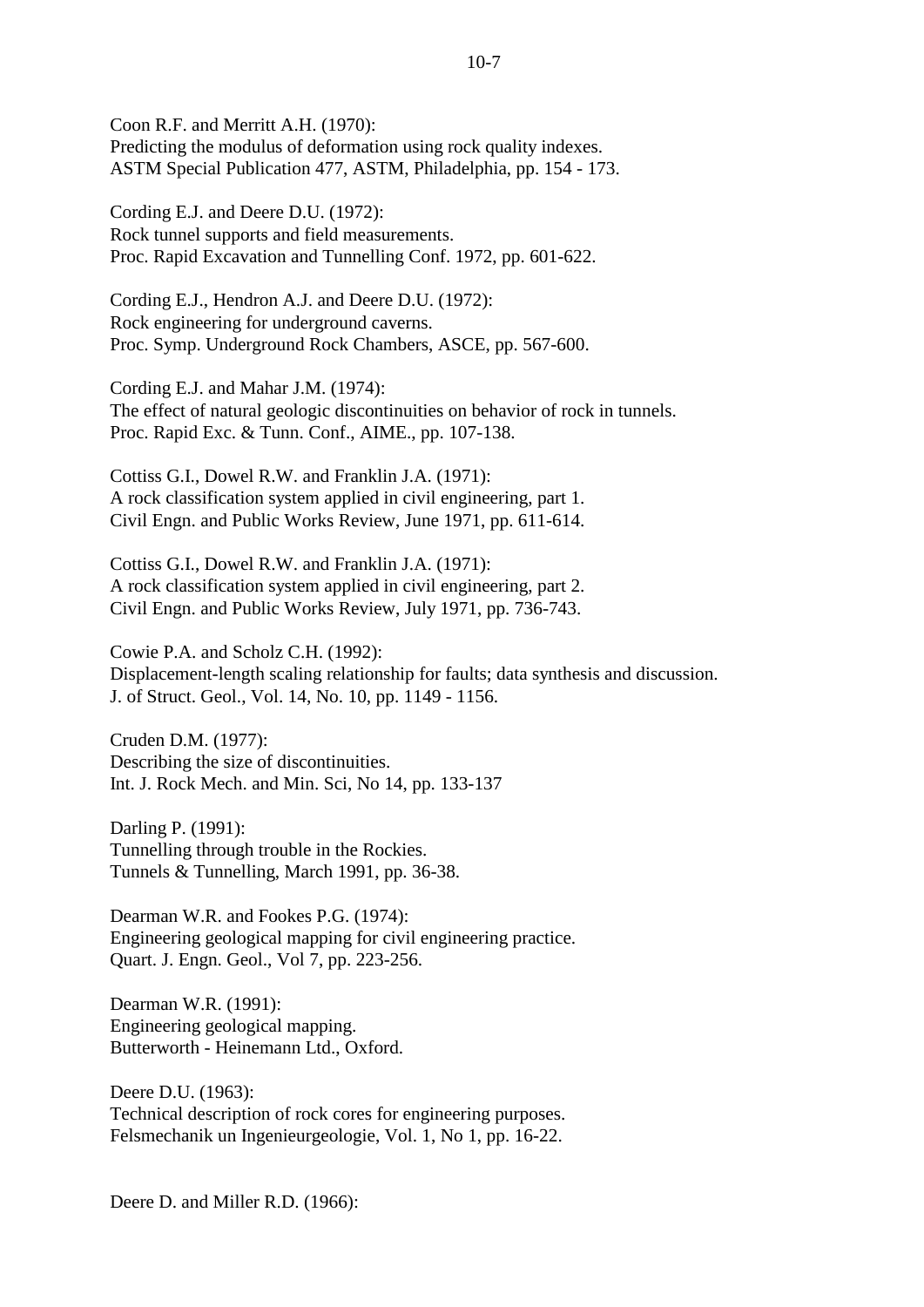Engineering classification and index properties for intact rock. Univ. of Illinois, Tech. Rept. No. AFWL-TR-65-116, 1966.

Deere D.U., Peck R.B., Monsees J.E. and Schmidt B. (1969): Design of tunnel liners and support system. Office of high speed ground transportation, U.S. Department of transportation. PB 183799.

Deere D.U. (1971): The foliation shear zone - an adverse engineering geologic feature of metamorphic rocks. Boston Soc. Civ. Engn., Vol 60, No. 4, pp. 163-176.

Deere D.U., Merritt A.H. and Cording E.J. (1974): Engineering geology and underground construction. General report, 2nd Intn. Congr. of Int. Assoc. of Engn. Geol., Sao Paulo, Brazil, 1974, pp VII-GR. 1-26.

Denkhaus H.G. (1965): Strength of rock material and rock systems. Int. J. Rock Mech. Mining Sci., Vol 2, pp 111-126. 1965

Dershowitz W.S., Einstein H.H. (1988): Characterizing rock joint geometry with joint system models. Rock Mech. and Rock Engn., Vol 21, 1988, pp 21 - 51.

Dowding C.H. and Miller J.B. (1975): Comparison of predicted and encountered geology for seven Colorado tunnels. Report prepared for NSF, MIT Department of Civil Engineering, R 75-6, 1975.

Dowding C.H. (1978): Future challenges in site characterization. Site Characterization and Exploration, NSF Site Characterization Workshop, ASCE.

Duddeck H. (ed.) (1988): Guidelines for the design of tunnels. ITA Working Group on General Approaches to the Design of Tunnels. Tunneling and Underground Space Technology 3, pp 237-249.

Einstein H., Steiner W. and Baecher G.B. (1979): Assessment of empirical design methods for tunnels in rock. RETC 1979, pp. 683-705.

Einstein H.H. and Baecher G.S. (1982): Probabilistic and statistical methods in engineering geology. I. Problem statement and introduction to solution. Rock Mechanics, Supp. 12, pp. 47-61.

Einstein H.H. and Baecher G.B. (1983): Probabilistic and statistical methods in engineering geology. Rock Mechanics, Vol. , pp 3972.

Einstein H.H. (1991):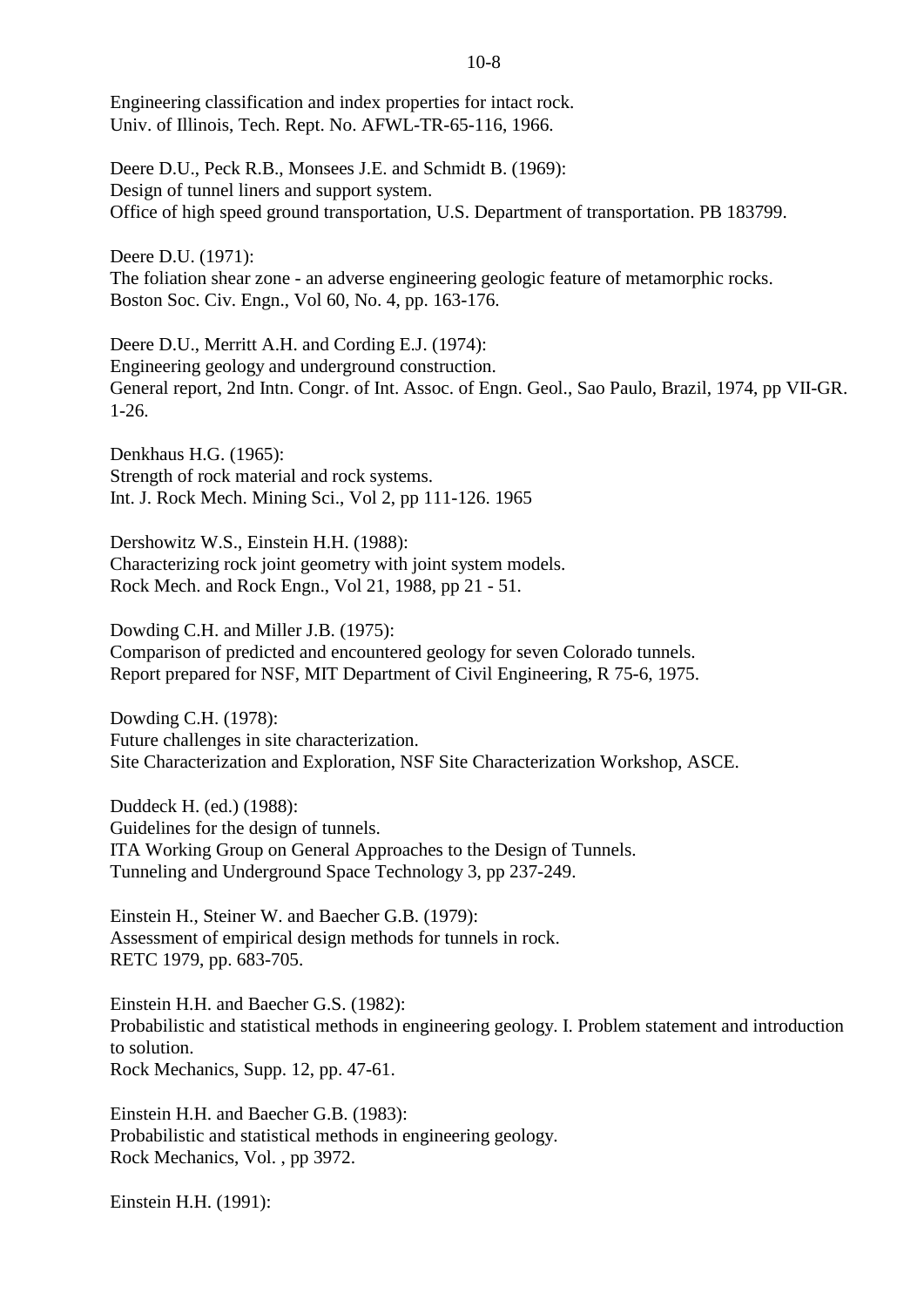Observation, quantification and judgement: Terzaghi and engineering geology. J. Geotech. Engn., Vol. 117, No. 11, pp. 1772-1778.

Einstein H.H. (1993): Swelling rock. ISRM News, No. 2, pp. 57-60.

Eriksson C. and Krauland N. (1975): Rock mechanical views regarding the slide in the hanging wall in the Långsele mine. Internal note Boliden, Sweden, 15 pp.

Eshwaraiah H.V. and Upadhyaya V.S (1990): Influence of rock joints in performance of major civil engineering structures. Proc. of Mechanics of Jointed and Faulted Rock. Balkema publ. pp. 951-968.

Ewan V.J., West G., Temporal J. (1983): Variation in measuring rock joints for tunnelling. Tunnels & Tunnelling, April 1983, pp 15 -18.

Fairhurst C. (1988): Foreword. Int. J. Rock Mech. Min. Sci & Geomech. Abstr., Vol. 25, No. 3. pp v - viii, 1988.

Faria Santos C. and Bieniawski Z.T. (1989): Floor design in underground coal mines. Rock Mechanics and Rock Engineering 22, 1989, 249-271.

Farmer I.W. (1977): Rock engineering - applications in tunnelling. Tunnels & Tunnelling, July 1977, pp. 84-88.

Farmer I.W. and Kemeny J.M. (1992): Deficiencies in rock test data. Proc. Int. Conf. Eurock '92, Thomas Telford, London, pp. 298-303.

Fisher P. and Banks D. (1978): Influence of the regional geologic setting on site geologic features. Proc. Site Charact. and Expl. ASCE, New York, pp. 163-185.

Franklin J.A. (1970): Observations and tests for engineering description and mapping of rocks. Proc. 4th Congress ISRM, Beograd 1970, 6 pp.

Franklin J.A., Broch E. and Walton G. (1971): Logging the mechanical character of rock. Tran. Inst. Min. Metall. A80, A1-A9.

Franklin J.A. (1975): Safety and economy of tunneling. Proc. Tenth Canadian Rock Mech. Symp., Kingstone, pp. 27-53.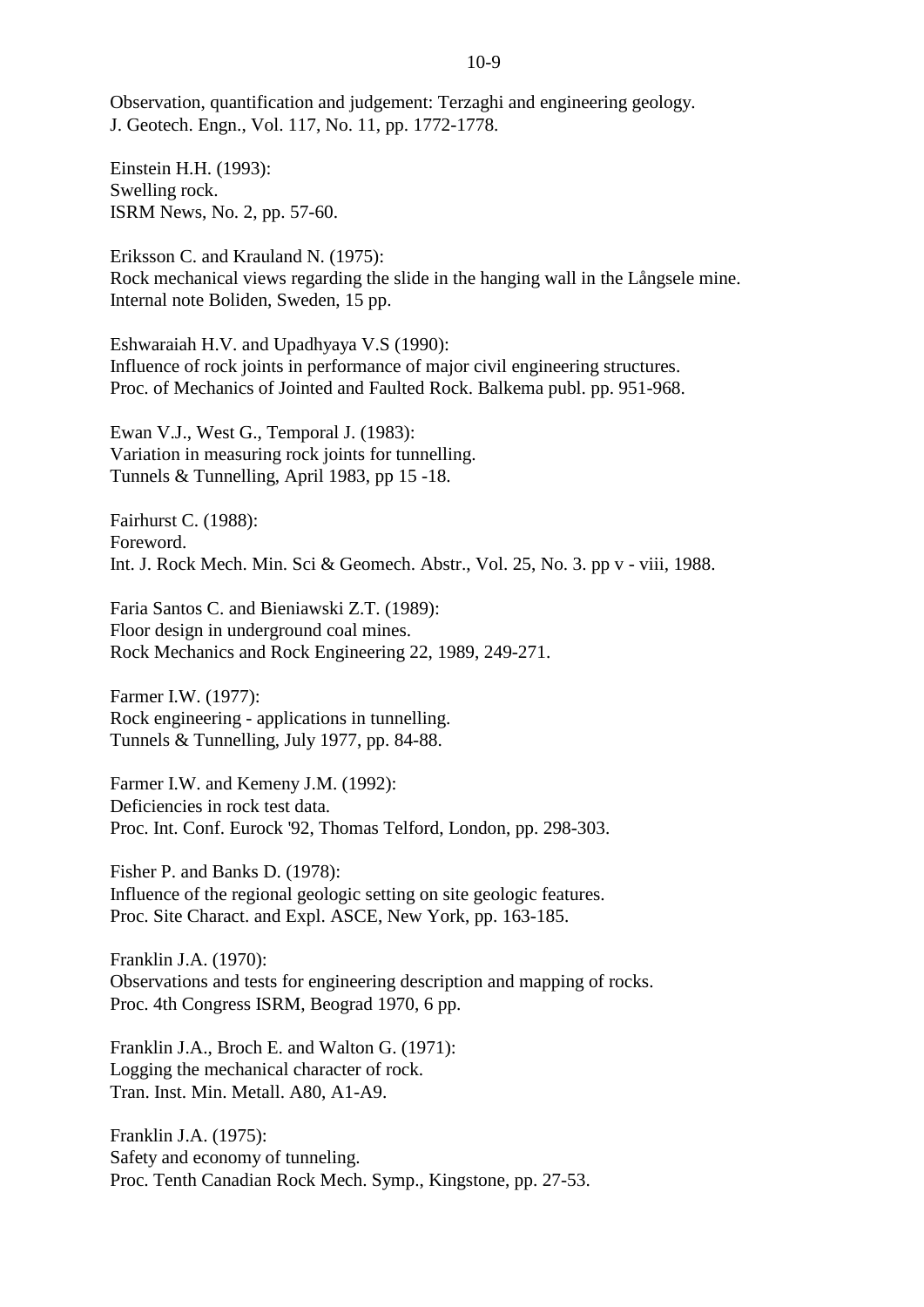Gardener R. (1992): Seismic refraction as a tool in the evaliation of rock quality for dredging and engineering purposes: case studies. Proc. Intn. Symp. Eurock'92, Thomas Telford, London, pp. 153 - 158.

Geological Society Engineering Group Working Party (1971): Report on the logging of rock cores for engineering purposes. Q. J. Engn. Geol., 3, pp. 1-24.

Ghosh D.K. and Srivastava M. (1991): Point-load strength: An index for classification of rock material. Bull. Int. Ass. Engn. Geol., No. 44, pp. 27 - 33.

Gillespie P.A., Walsh J.J. and Watterson J. (1992): Limitations of dimension and displacement data from single faults and the consequences for data analysis and interpretation. J. of Struct. Geol., Vol. 14, No. 10, pp. 1157 - 1172.

Golser J. (1979): Another view of the NATM. Tunnels and Tunnelling, March 1979, pp. 41.

Goodman R.E. (1970): The deformability of joints. Determination of the in-situ modulus of deformation of rock; Amer. Soc. Test & Mats., STP 477, pp. 174-196.

Goodman R.E. and Shi G.H. (1985): Block theory and its application to rock engineering. Prentice-Hall, Englewood Cliffs, NJ

Goodman R.E. (1989): Introduction to rock mechanics. John Wiley & Sons, New York, 561 pp.

Graham P.C. (1976): Rock exploration for machine manufacturers. Proc. Symp. on Exploration for Rock Engineering, Johannesburg, pp. 173 -180.

Greminger M. (1982): Experimental studies of the influence of rock anisotropy on size and shape effects in point-load testing. Int. J. Rock Mech. Min. Sci. & Geomech. Abstr. 19, pp. 241-246.

Grimstad E. (1993): Private communication.

Grimstad E. and Barton N. (1993): Updating the Q-system for NMT. Proc. Int. Symp. on Sprayed Concrete, Fagernes, Norway 1993, Norwegian Concrete Association, Oslo, 20 pp.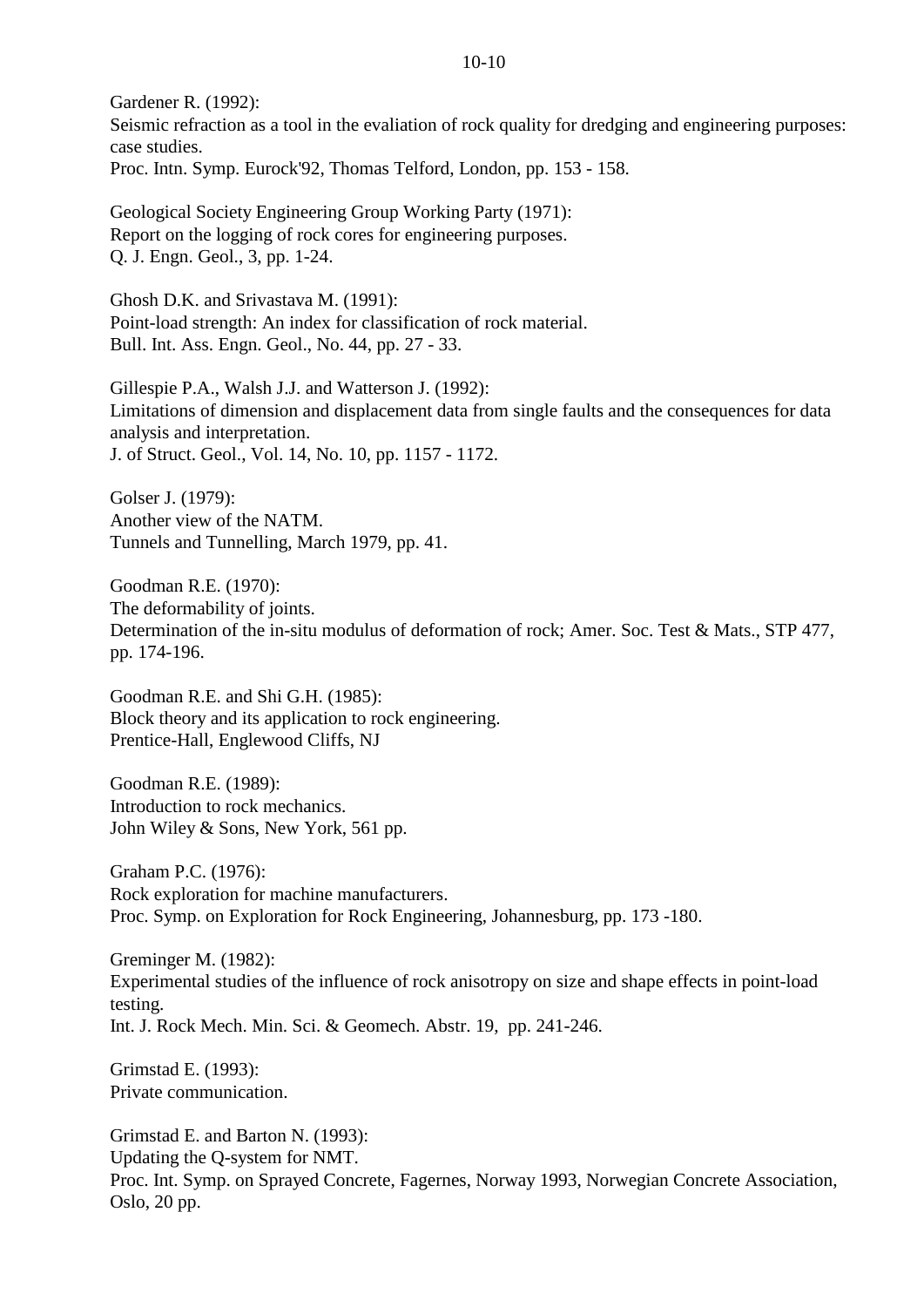Grujic N. (1974): Ultrasonic testing of foundation rock. Proc. 4th ISRM Intn. Congr., Denver

Guralnik D.B. (1980): Webster's new world dictionary. Second college edition, Simon and Schuster, New York, 1690 pp.

Gu D. and Wang S. (1981): On the engineering geomechanics of rock mass structure. Bull. IAEG, No. 23, pp. 109-111.

Haak A. (1987): Where are the limits if the new Austrian tunnelling method? Extracts from a discussion involving representatrives from the National committees of Austria, Switzerland and the Federal Republic of Germany. Tunnel 3/87, pp. 126-128.

Habenicht H. (1979): Description of joint systems taken fron drill cores. (in German) Rock Mechanics, No. 11, pp. 217-242.

Hack H.R.G.K. and Price D.G. (1993): A rock mass classification system for the design and safety analysis of slopes. Proc. Int. Conf. Eurock '93, Balkema, Rotterdam, pp.803-810.

Hagenhofer F. (1990): NATM for tunnels with high overburden. Tunnels and Tunnelling, May 1990, 2 pp.

Hagerman T.H. (1966): Different types of rock masses from rock mechanics point of view. Rock Mechanics and Engineering Geology, Vol IV, No. 3, 1966, pp. 183-198.

Haimson B.C. (1978): The hydrofracturing stress measuring method and recent field results. Int. J. Rock Mech. Mi. Sci. & Geomech. Abstr., Vol. 15, pp. 167 - 178.

Haimson B.C. (1993): Scale effects in rock stress measurements. Proc. Int. Conf. on Scale Effects in Rock Masses, pp. 89 - 101.

Hansagi I. (1965): Numerical determination of mechanical properties of rock and of rock masses. Int. J.Rock Mech.Mining Sci., Vol 2, pp. 219-223

Hansagi I. (1965b): The strength properties of rocks in Kiruna and their measurements (in Swedish). Ingeniörsvetenskapsakademiens meddelande, IVA no.142, Stockholm, pp. 128-143.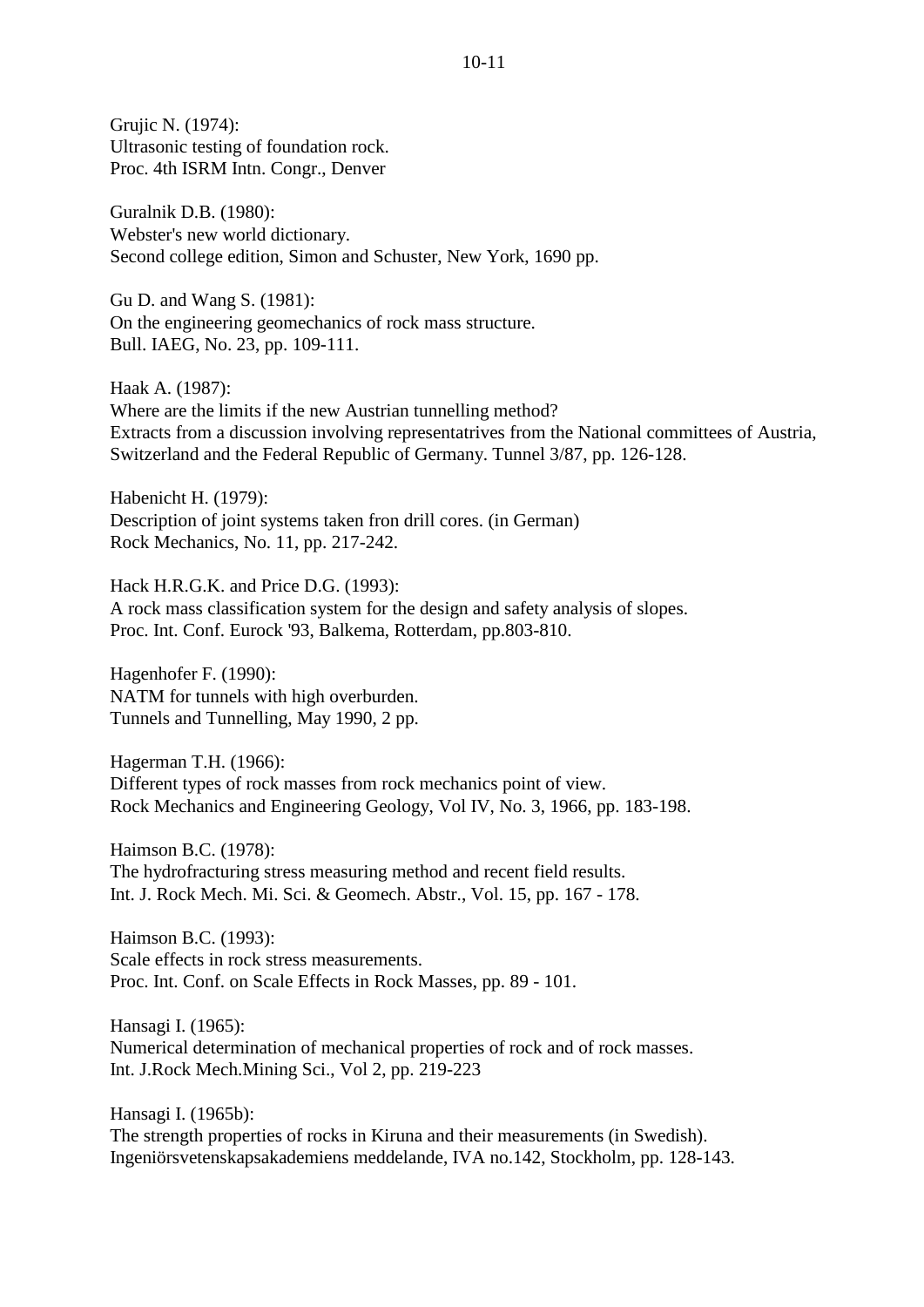Hansen T.H. (1988): Rock properties. Norwegian Rock and Soil Assoc., Publ. no 5, 3 pp.

Helfrich H.K., Hasselström B. and Sjögren B. (1970): Complex geoscience investigation programmes for siting and control of tunnel projects. The Technology and Potential of Tunnelling, Vol. 1, N.G.W. Cook, editor; Johannesburg.

Helfrich H.K. (1971): Mapping of the rock strength by refraction seismic measurements (in Swedish). IVA Report 38, pp. 25-35.

Herget G. (1982): Probabilistic slope design for open pit mines. Rock Mechanics, Suppl. 12, 163-178, 1982.

Hodgson R.A. (1961): Classification of structures on joint surfaces. American J. of Science, Vol 259, 1961, pp 493 - 502.

Hoek E. (1965): Rock fracture under static stress conditions. Nat. Mech. Engg. Res. Inst. Report MEG 383, CSIR; S. Africa, 1965, 200 pp.

Hoek E. and Londe P. (1974): General report, surface workings in rock. Proc. Third Int. Congr. on Rock Mech., Denver.

Hoek E. and Brown E.T. (1980): Underground excavations in rock. Institution of Mining and Metallurgy, London 1980, 527 pp.

Hoek E.: (1981): Geotechnical design of large openings at depth. Rapid Exc. & Tunn. Conf. AIME 1981.

Hoek E. (1982): Geotechnical considerations in tunnel design and contract preparation. Trans. Inst. Min. Metall., London, Vol. 91, pp. A101-119.

Hoek, E. (1983): Strength of jointed rock masses. The Rankine Lecture 1983, Geotechnique 33, no 3 pp 187-223

Hoek E.(1986): Practical rock mechanics - development over the past 25 years Keynote address delivered 24.2.1986

Hoek E. and Brown E.T. (1988): The Hoek-Brown failure criterion - a 1988 update.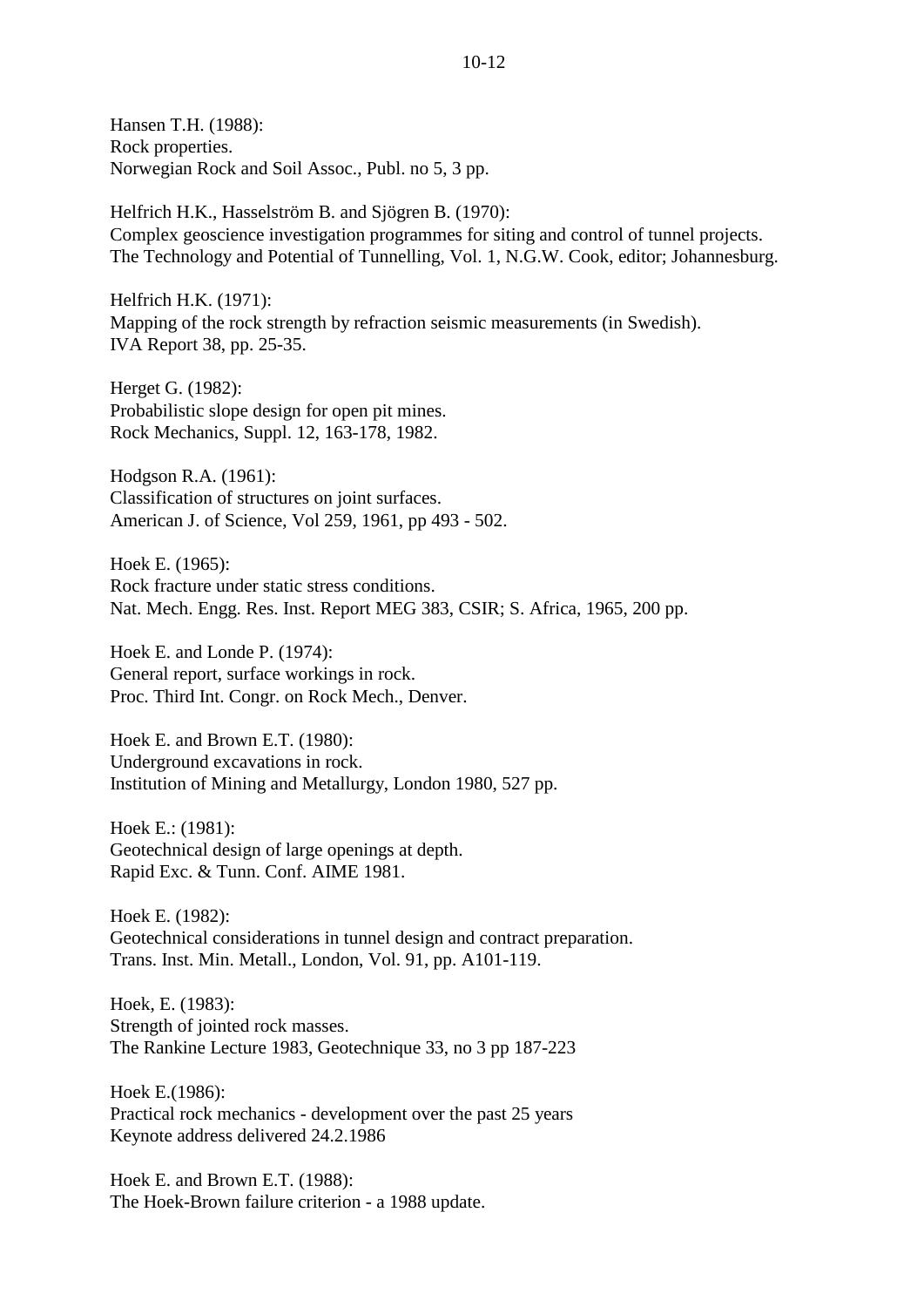Proc. 15th Canadian Rock Mechanics Symp. 1988, pp. 31-38.

Hoek E., Wood D. and Shah S. (1992): A modified Hoek-Brown failure criterion for jointed rock masses. Proc. Int. Conf. Eurock '92, Chester, England, pp. 209-214.

Hoek E. (1994): Strength of rock masses. News Journal of ISRM, Vol. 2, No. 2, pp. 4-16.

Hoek E. (1994): The challenge of input data for rock engineering. Letter to the editor. ISRM, News Journal, Vol. 2, No. 2, 2 pp.

Houghton D.A. (1976): The role of rock quality indices in the assessment of rock masses. Proc. of the Symp. on Exploration for rock engineering, Johannesburg, South Africa, pp. 129-135.

Hudson J.A., Priest S.D. (1979): Discontinuities and rock mass geometry. Int. J. Rock Mech. Min. Sci & Geomech. Abstr., Vol 16, 1979, pp 339 - 362.

Hudson J.A. and Priest S.D. (1983): Discontinuity frequency in rock masses. Int. J. Rock Mec. Min. Sci. & Geomech. Abstr., Vol 20, No 2, pp. 73-89, 1983.

Hudson J.A. (1989): Rock mechanics principles in engineering practice. CIRIA Ground Engineering report, 72 pp.

Hustrulid W.A. (1971): A comparison of laboratory cutting results and actual tunnel boring performance. Mining Dept., Colorado School of Mines, Golden, Colorado.

Ikeda K. (1970): A classification of rock conditions for tunneling. Quarterly Reports, Vol. 11, No. 2, pp. 71-74.

Ilsley R.C., Costello M.J. (1983): Discontinuity characterization for underground openings in the Milwaukee water pollution abatement program. Underground Space, Vol 7, 1983, pp 214 - 220.

International Society for Rock Mechanics (ISRM), Commission on standardization of laboratory and field tests (1971):

Suggested methods for determining the slaking, swelling, porosity, density and related rock index properties.

Int. Soc. Rock Mech. secretary, Lisbon.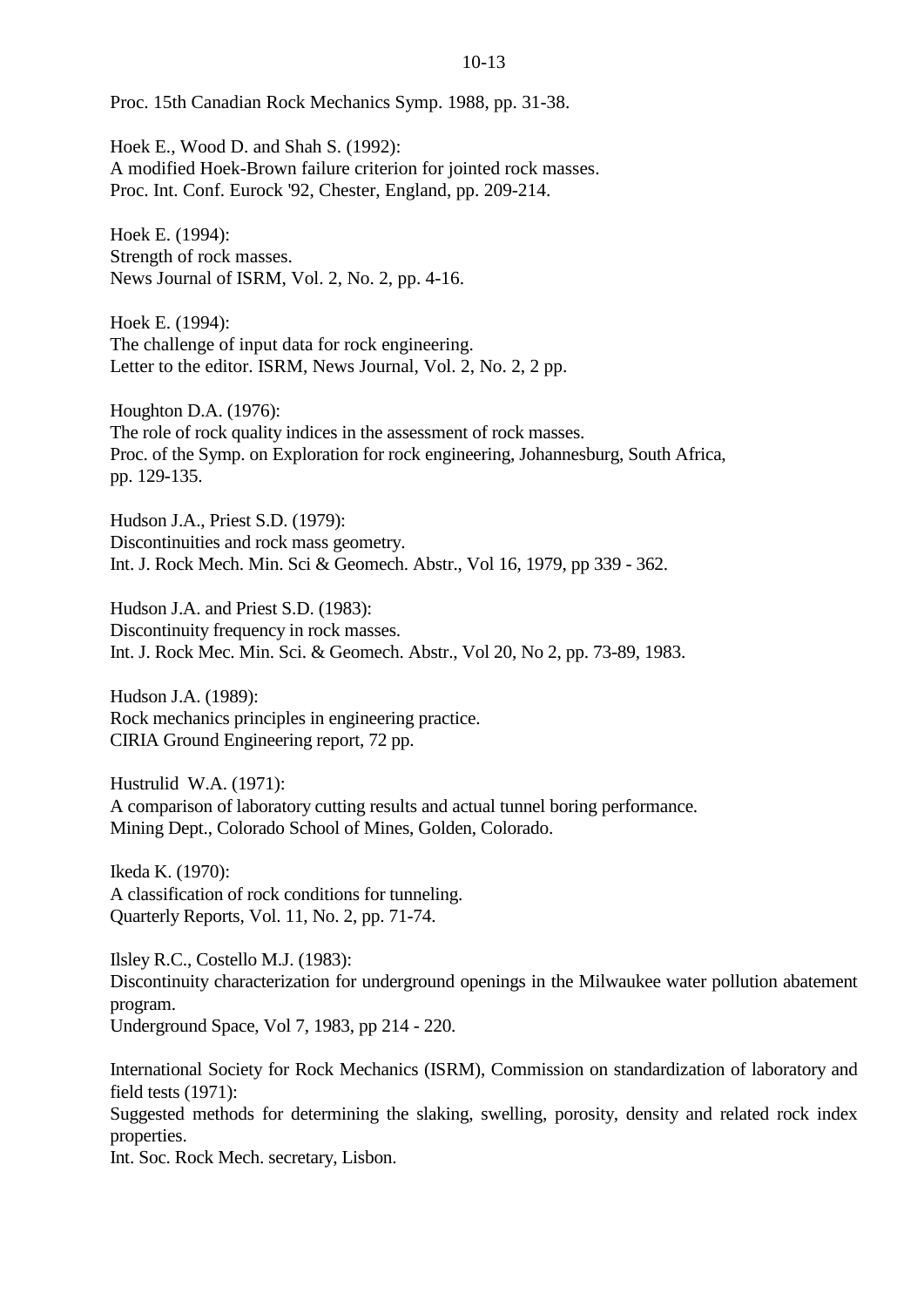International Society for Rock Mechanics (ISRM), Commission on "Definition of the most promising lines of research" (1971):

Final report. Int. Soc. Rock Mech. secretary, Lisbon.

International Society for Rock Mechanics (ISRM), Commission on standardization of laboratory and field tests (1972):

Suggested methods for determining the uniaxial compressive strength of rock materials and the point load strength index.

Committee on laboratory tests. Int. Soc. Rock Mech., Lisbon.

International Society for Rock Mechanics (ISRM), Commission on Terminology, Symbols and Graphic Representation.(1975): Terminology. Int. Soc. Rock Mech. secretary, Lisbon.

International Society for Rock Mechanics (ISRM), Commission on standardization of laboratory and field tests (1978):

Suggested methods for the quantitative description of discontinuities in rock masses.

Int. J. Rock Mech. Min. Sci. & Geomech. Abstr., Vol. 15, No. 6, pp. 319-368.

International Society for Rock Mechanics (ISRM), Commission on classification of rocks and rock masses (1980):

Basic geotechnical description of rock masses.

Int. J. Rock Mech. Min. Sci. & Geomech. Abstr., Vol. 18, pp. 85-110.

International Society for Rock Mechanics (ISRM) working groups (1981): Rock characterization, testing and monitoring. Brown E.T., editor, Pergamon Press, New York, 211 pp.

International Society for Rock Mechanics (ISRM), Commision on Testing Methods (1981): Suggested methods for determining the uniaxial compressive strength and deformability of rock materials.

Int. Soc. Rock Mech., secretary, Lisbon., 5 pp.

International Society for Rock Mechanics (ISRM), Commssion on swelling rock (1983): Characterization of swelling rock. Int. Soc. Rock Mech. secretary, Lisbon.

International Society for Rock Mechanics (ISRM), Commision on Testing Methods (1985): Suggested method for determining point load strength. Int. J. Rock Mech. Min. Sci. & Geomech. Abstr., Vol. 22, pp. 51-60.

International Society for Rock Mechanics, Commission on testing methods (1989): Suggested method for large scale sampling and triaxial testing of jointed rock. Int. J. Rock Mech. Min. Sci. & Geomech Abstr., Vol. 26, No. 5, pp. 427- 434.

International Society for Rock Mechanics (ISRM), Commission on failure mechanisms around underground excavations, First report (1989):

Observations, researches and recent results about failure mechanisms around single galleries.

Int. Soc. Rock Mech. secretary, Lisbon.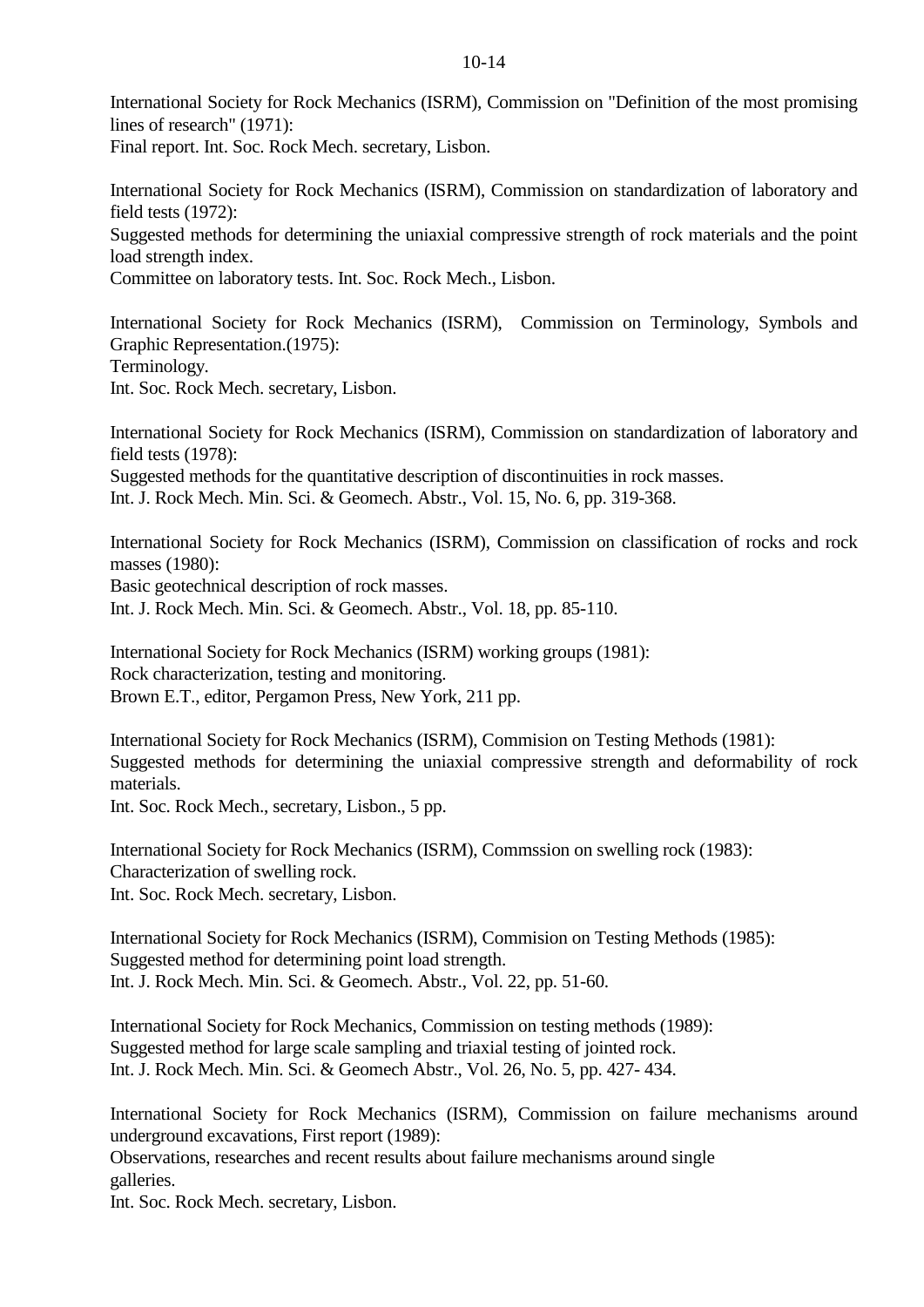International Tunnelling Society (ITA) (1990): ITA Recommendations on contractual sharing of risks. Tunnels and Underground Space Technology, Vol. 5, No. 4, 1990

Isaksen V. and Solberg E. (1990): Fullface boring at Svartisen power plant (in Norwegian) Final dissertation work University of Trondhein, Norway

Jaeger J.C. (1969): Behavior of closely jointed rock. Proc. 11th Symp. Rock Mech., pp. 57 - 68.

Janelid I. (1965): Rock mechanics and its significance in mine and rock excavation design (in Swedish). Royal Academy of Engineering Sciences, Report 142, pp 7-12. 1965

Jennings J.E. and Robertson A.MacG. (1969): The stability of slopes cut into natural rock. Conf. on Soil Mechanics and Foundation Engineering, Mexico, Vol. II, pp. 585-590.

John K.W.: (1969): Civil engineering approach to evaluate strength and deformability of regularly jointed rock 11th int. symp. on rock mech. pp. 69-80

John K.W. and Baudendistel M. (1981): A compromise approach to tunnel design. 22nd US Symp. on Rock Mechanics, 1981, pp. 333-341.

Judd W.R. and Huber C. (1961): Correlation of rock properties by statistical methods. Inc. Symp. on Mining Research, Missouri, 1961, pp. 621-648.

Kaiser P.K., MacKay C. and Gale A.D. (1986): Evaluation of rock classifications at B. C. Rail Tumbler Ridge Tunnels. J. Rock Mech. and Rock Engn., Vol. 19, pp. 205-234.

Karmis M. (ed.) (1986): Application of rock characterization in mine design. SME Publication, Littletown Co.

Kikuchi K., Kobayashi T., Inoue M. and Izumiya Y. (1985): A study on the quantitative estimation of joint distribution and the modelling of jointed rock masses. Tokyo Electric Power Services Co., Engineering geological department, Civil operation center. 10 pp.

Kirkaldie L. (1988): Rock classification systems for engineering purposes. STP 984, Amer. Society for Testing Materials, 167 pp.

Kleeberger J. (1992): Private communication.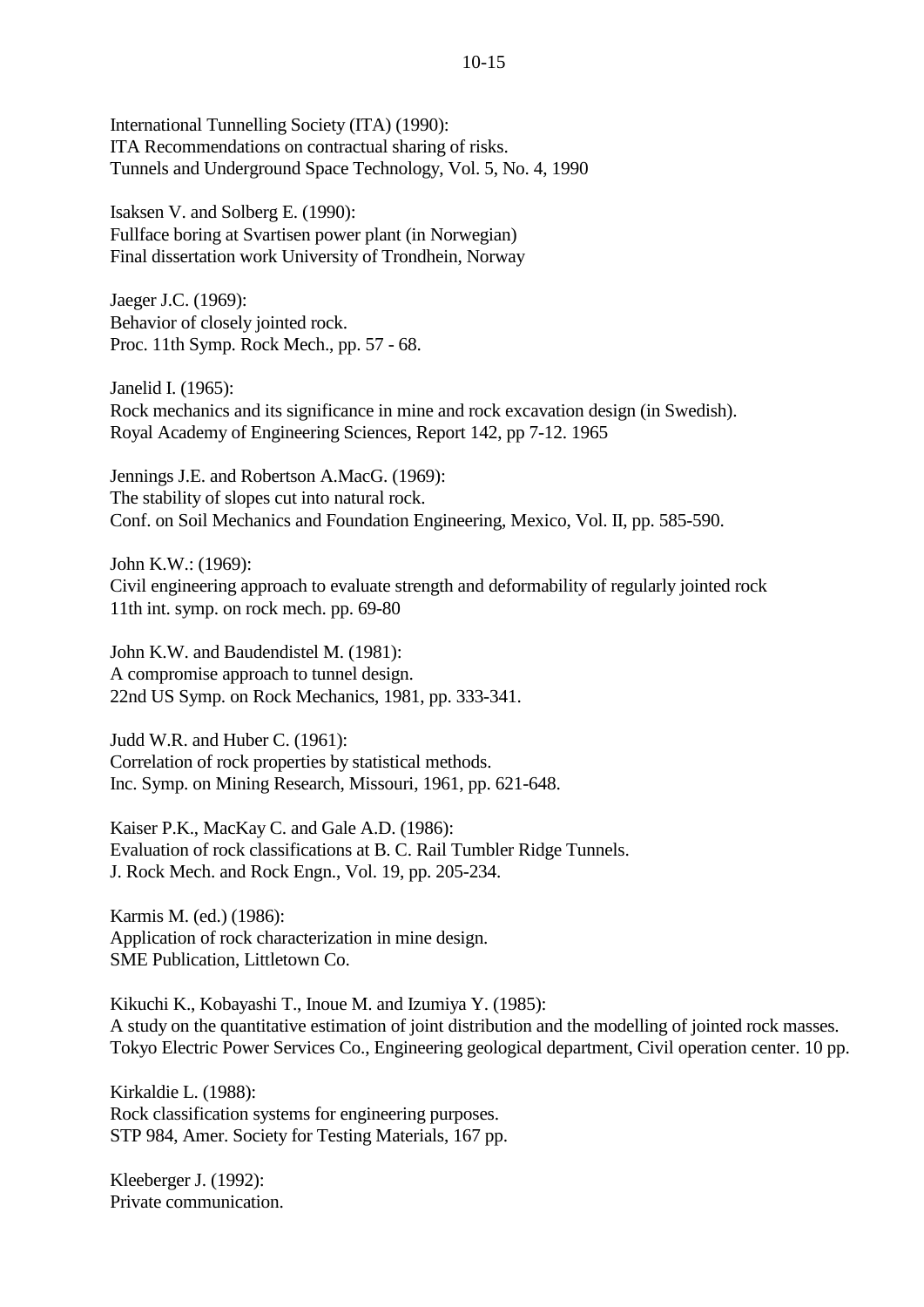Knill J.L. (1969): The application of seismic methods in the prediction of grout take in rock. Proc. Int. Conf. In Situ Investigations in Soil and Rocks, pp. 63-70.

Koerner U. (1971): Critical notes on rock classification in underground construction from a geological point of view. Die Bautechnik, No. 9, pp. 318-319.

Krauland N., Söder P. and Agmalm G. (1989): Determination of rock mass strength by rock mass classification - Some experiences and questions from Boliden mines. Int. J. Rock Mech. Min. Sci & Geomech. Abstr., Vol. 26, No 1, pp 115 - 123.

Krauland N. (1992): Private communication.

Krumbein W.C. and Greybill F.H. (1965): An introduction to statistical models in geology. McGraw-Hill, Inc. New York, 475 pp.

Lama, R.D. and Vutukuri, V.S. (1978): Handbook on mechanical properties of rocks. Trans Tech Publications, Clausthal, Germany, 1978, 1650 p.

Lane K.S. (1948): Discussion on A.M. Casagrande: ' Classification and identification of soils'. Trans. of Am. Soc. of Civil Engn., Vol. 113, pp. 950 - 951.

LaPointe P.R. (1988): A method to characterize fracture density and connectivity through fractal geometry. Int. J. Rock Mech. Min. Sci. & Geomech. Abstr., Vol 25, No. 6., pp. 421-429.

Lardelli T. (1992): Private communication.

Lauffer H. (1958): Classification for tunnel construction (in German) Beologie und Bauwesen, Vol. 24, No. 1, pp 46-51.

Lauffer-Innsbruck H. (1988): On rock classification regarding cutting. (in German) Felsbau, Vol. 6, pp. 137-149.

Lindblom U.E. (1986): Developments in design methods for large rock caverns. General report, Proc. Symp. of Large Rock Caverns, Helsinki, 1986, pp 1937-1948.

Lislerud A. (1988):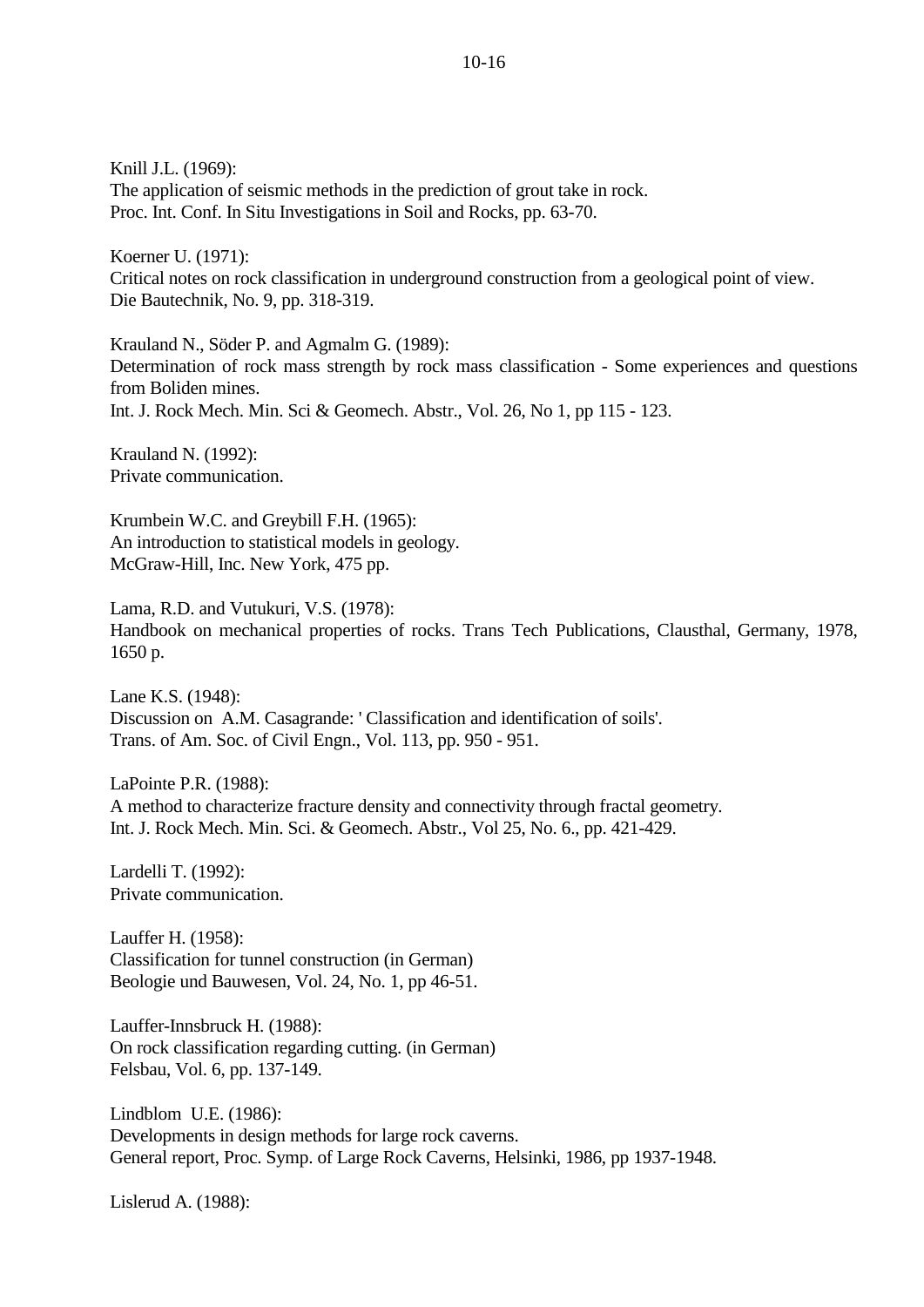Hard rock tunnel boring: Prognosis and costs. Tunnelling and Underground Space Technology, Vol. 3, No. 1, pp. 9 - 17.

Louis C. and Perrot M. (1972): Three dimensional investigation of flow conditions at Grand Maison Damsite. Proc. Symp. on Percolation Through Fissured Rock, Stuttgart

Löset F. (1990): Use of the Q-method for securing small weakness zones and temporary support.(in Norwegian) Norwegian Geotechnical Institute, internal report No. 548140-1, 40 pp.

Löset F. (1992): Support needs compared at the Svartisen road tunnel. Tunnels & Tunnelling, June 1992, 3 pp.

Madan M.M. (1991): An analytical approach to tunnel construction. Tunnels & Tunnelling, May 1991, pp. 71-74.

Mahtab M.A., and Yegulalp T.M. (1986): Characterizing jointed rock for tunnel design. Proc. of Conf. on Large Underground Openings, Florence, Italy, pp. 613-619.

Martin D. (1988): TBM tunnelling in poor and very poor rock conditions. Tunnels and Tunnelling, March 1988, pp. 22-28.

Matula M. (1969): Engineering geologic investigations of rock heterogeneity. 11th US Symp. on Rock Mech. pp 25-42.

Matula M. and Holzer R. (1978): Engineering topology of rock masses. Proc. of Felsmekanik Kolloquium , Grundlagen ung Andwendung der Felsmekanik, Karlsruhe, Germany, 1978, pp. 107-121.

Maury V. (1976): An example of underground storage in soft rock (chalk). Proc. Int. Symp. Rock Store, pp. 681-689.

McFeat-Smith I., Nieuwenhuijs G.K. and Lai W.C. (1986): Application of seismic surveying, orientated drilling and rock classification for site investigation of rock tunnels. Proc. Int. Conf. Rock Engineering and Excavation in an Urban Environment, MIT., pp. 249-261.

Merritt A.H. and Baecher G.B. (1981): Site characterization in rock engineering. 22nd U.S. Symp. on Rock Mechanics, pp. 49-66

Milne D., Germain P. and Potvin Y. (1992): Measurement of rock mass properties for mine design.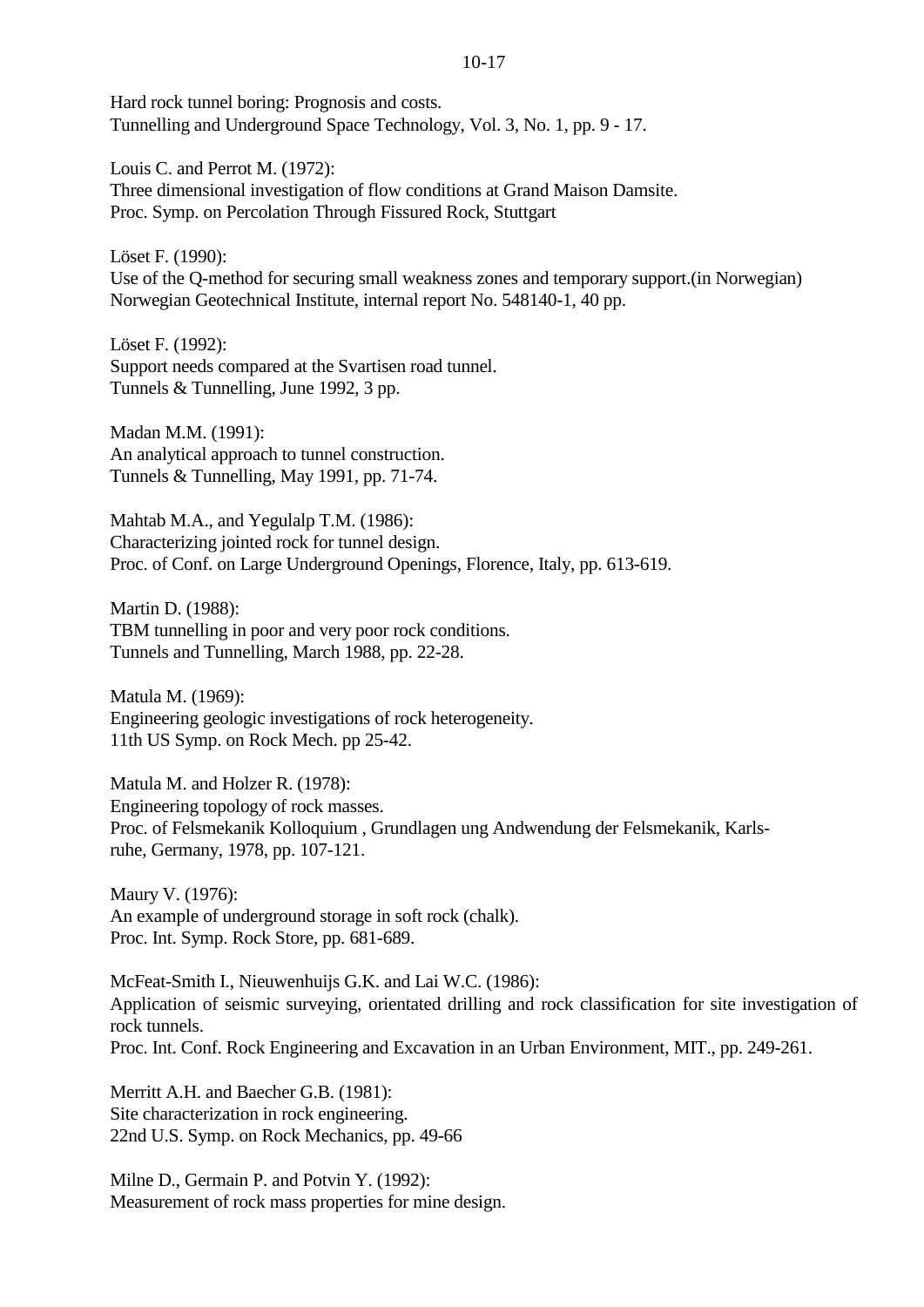Proc. Int. Conf. Eurock '92, Thomas Telford, London, pp.245-250.

Moreno Tallon E. (1980): Application of the geomechanical classification for the tunnels at Pajares. (in Spanish). Curso de Sostenimientos activos en Galerias y Tuneles, Madrid, Fundacion Gomez-Pardo.

Moreno Tallon, E. (1987): Rock-masses characterization for underground excavation purposes VI Australian Tunnelling Conference, Melbourne 1987.

Morfeldt C.-O., Bergman M. and Lundström L. (1973): Rock mass investigations; evaluation of methods (in Swedish). Swedish Building Research, report R34:1973, 116 pp.

Morfeldt C.-O. (1976): Caverns and tunnels in rock; engineering and geological follow-up (in Swedish). Swedish Building Research, report R15:1976, 106 pp.

Movinkel T. and Johannessen O. (1986): Geologic parameters for hard rock tunnel boring. Tunnels & Tunnelling, April 1986, pp. 45-48.

Muir Wood A.M. (1979): Ground behaviour and support for mining and tunnelling. Tunnels and Tunnelling, Part 1 in May 1979 pp. 43-48, and Part 2 in June 1979, pp. 47-51.

Müller L. (1963): Rock construction (in German). Ferdinand-Enke-Verlag, Stuttgart, 624 pp.

Müller L., Bock H. and Müller K. (1970): Structural geology of rocks - rock mechanics in construction (in German). Wilhelm Ernst & Sohn Verlag, Berlin

Müller L. (1978): Removing misconceptions on the new Austrian tunnelling method. Tunnels and Tunnelling, Oct. 1978, pp. 29-32.

Müller L. (1982): The influence of engineering geology and rock mechanics in tunnelling. Proc. of IV Congr. Intn. Ass. of Engn. Geol., New Delhi, 1982, pp. ix 177 - 186.

Mutschler T. and Natau O. (1991): Further developments for the determination of the stress-strain behaviour of jointed rock mass by large scale tests. Proc. 7th. Congr. of ISRM, Aachen, pp. 1557-1560.

Mutschler T. (1993): Private communication.

Nakano R. (1979):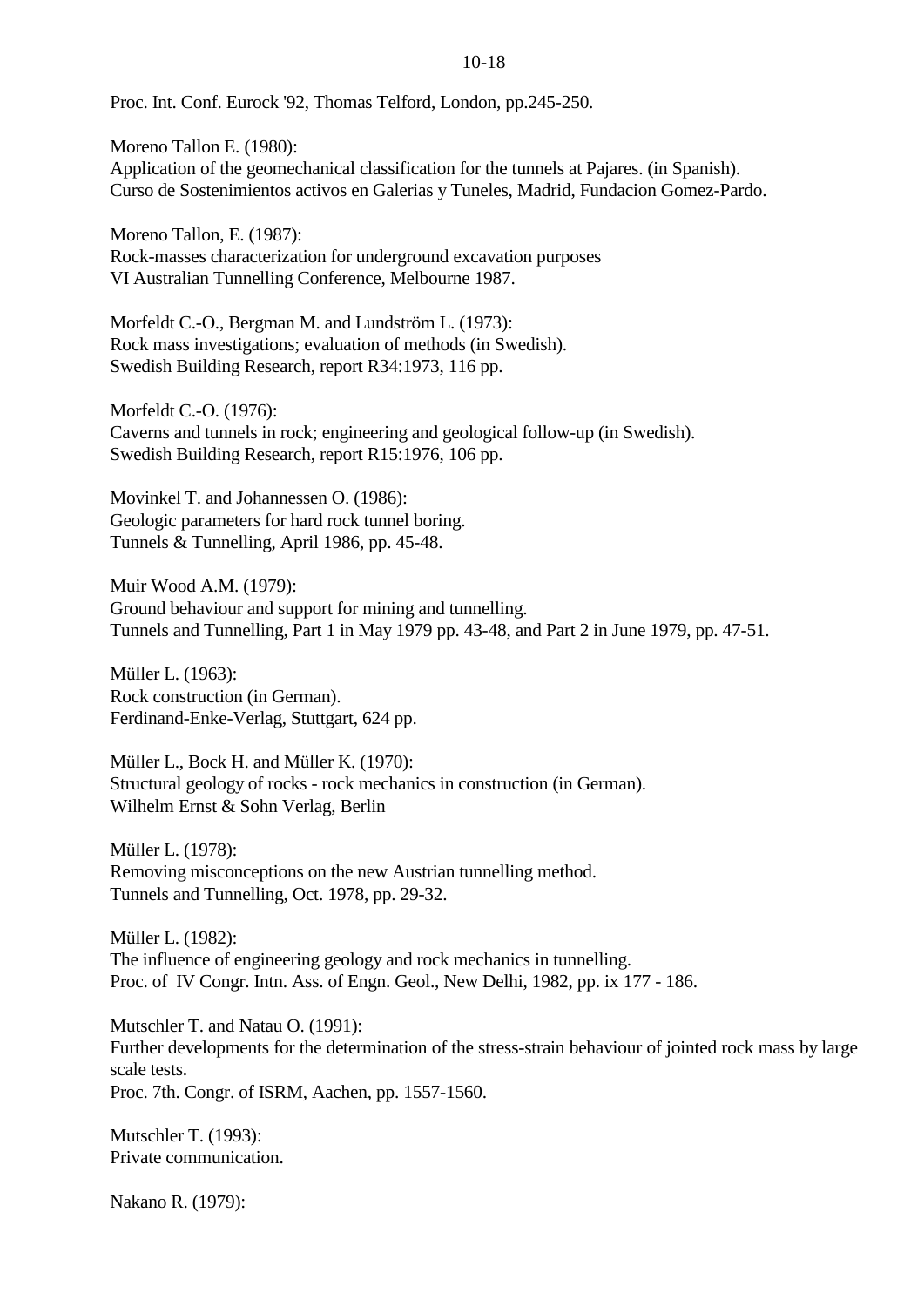Geotechnical properties of mudstone of Neogene Tertiary in Japan. Proc. Int. Symp. Soil Mechanics, Oaxaca, pp. 75 - 92.

Narr, W., Suppe, J. (1991): Joint spacing in sedimentary rocks. J. of Structural Geol., Vol 13, No. 9, pp 1037 - 1048.

Natau O.P., Frölich B.O. and Mutschler T. (1983): Recent developments of the large-scale triaxial test. Proc. 7th. Congr. of ISRM, Melbourne, pp. 1557-1560.

Natau O. (1990): Scale effects in determination of the deformability and strength of rock masses. Proc. Intn. Conf. on Scale Effects in Rock Masses, pp. 77 - 88.

Natau O., Bühler, Keller S. and Mutschler T. (1995): Large scale Triaxial testss in connection with a FEM analysis for the determination of the properties of a transversal isotropic rock mass. Proc. 8th Int. Congress on Rock Mechanics, Tokyo, 9 pp.

Nieto A.S. (1983): Some geologic factors in the location design and construction of large underground chambers in rock. Proc. Rapid Exc. & Tunn.Conf. AIME 1983, pp 569-596.

Nilsen B. and Thidemann A. (1993): Rock engineering. Hydropower Development, publ. no. 9, Norwegian Institute of Technology, Division of Hydraulic Engineering, 156 pp.

Nilsen B. and Ozdemir L. (1993): Hard rock tunnel boring prediction and field performance. Rapid Excavation and tunneling Conference, 20 pp.

Nord G., Olsson P. and By T.L. (1992): Probing ahead of TBMs by geophysical means. Tunnelling and Underground Space Technology, Vol. 7, No. 3, pp. 237-242.

Norsk Bergmekanikkgruppe (1985): Handbook in engineering geology - rock. (in Norwegian) Tapir, Trondheim, Norway, 140 pp.

Norwegian Institute of Technology (1994): Fullface boring of tunnels (in Norwegian). PR 1-94, Trondheim Norway, Norwegian Institute of Technology, 159 pp.

Nystuen, J.P., (1989): Naming geological units in Norway, Norsk Geologisk Tidsskrift, Vol. 69, Suppl.

Obermeier S.E. (1974): Evaluation of laboratory techniques for measurement of swell potential of clays.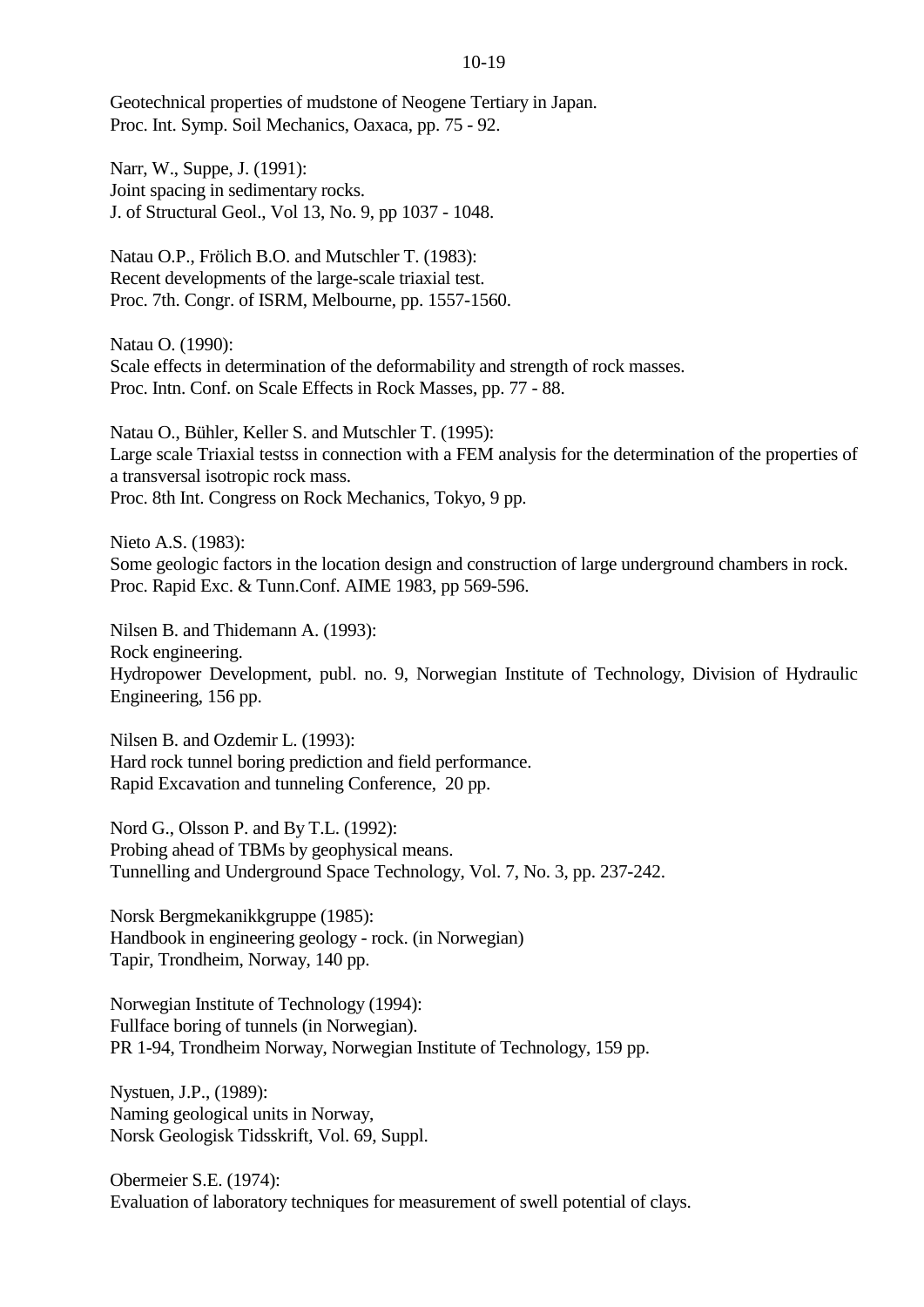Bull. Ass. of Engn. Geol., Vol XI, No. 4, pp. 293-314.

Olivier H.J. (1976) Importance of rock durability in the engineering classification of Karoo rock masses for tunnelling. Proc. symp. on Exploration for Rock Engineering, Johannesburg 1976, pp 137 - 144.

Pacher F. (1975): The development of the New Austrian Tunnelling Method and the main features in design work and construction. 16th Symp. on Rock Mechanics, Minneapolis, pp. 223-232.

Pacher F. (1978): The conseption of safety in special cases of rock construction. (in German) Proc. Felsmechanik Kolloquium Karlsruhe 1978, Trans Tech Publ. pp. 27-44.

Palmström, A. (1974): Characterization of the degree of jointing and the quality of rock masses (in Norwegian). Internal report Ing. A.B. Berdal, Hövik, Norway, 26 pp.

Palmström, A. (1982): The volumetric joint count - a useful and simple measure of the degree of jointing. Proc. IV Int. Congr. IAEG, New Delhi, 1982, pp V.221-V.228.

Palmström A. (1984): Geo-investigation and advanced tunnel excavation technique important for the Vardö subsea road tunnel. Proc. Int. Symp. Low Cost Road Tunnels, Oslo, Norway, 1985, 16 pp.

Palmström A. (1985): Application of the volumetric joint count as a measure of rock mass jointing. Proc. Int. Symp. Fundamentals of Rock Joints, Björkliden, Sweden, 1985, pp 103-110.

Palmström A. (1986): The volumetric joint count as a measure of rock mass jointing. Presented at the Conference on Fracture, Fragmentation and Flow, Jerusalem 1986, 19 pp.

Palmström A. (1986):

A general, practical method for identification of rock masses to be applied in evaluation of rock mass stability conditions and TBM boring progress. (in Norwegian) Proc. Conf. on Fjellsprengningsteknikk, Bergmekanikk, Geoteknikk, Oslo Norway, pp. 31.1-31.31.

Palmström A. and Berthelsen O. (1988): The significance of weakness zones in rock tunnelling. Proc. Int. Conf. Rock Mechanics and Power Plants, Madrid 1988, 8 pp.

Papadopoulos Z. and Marinos P. (1992): On the anisotropy of the Athenian schist and its relation to weathering. Bull. Int. Ass. Engn. Geol., No. 45, pp. 111 - 116.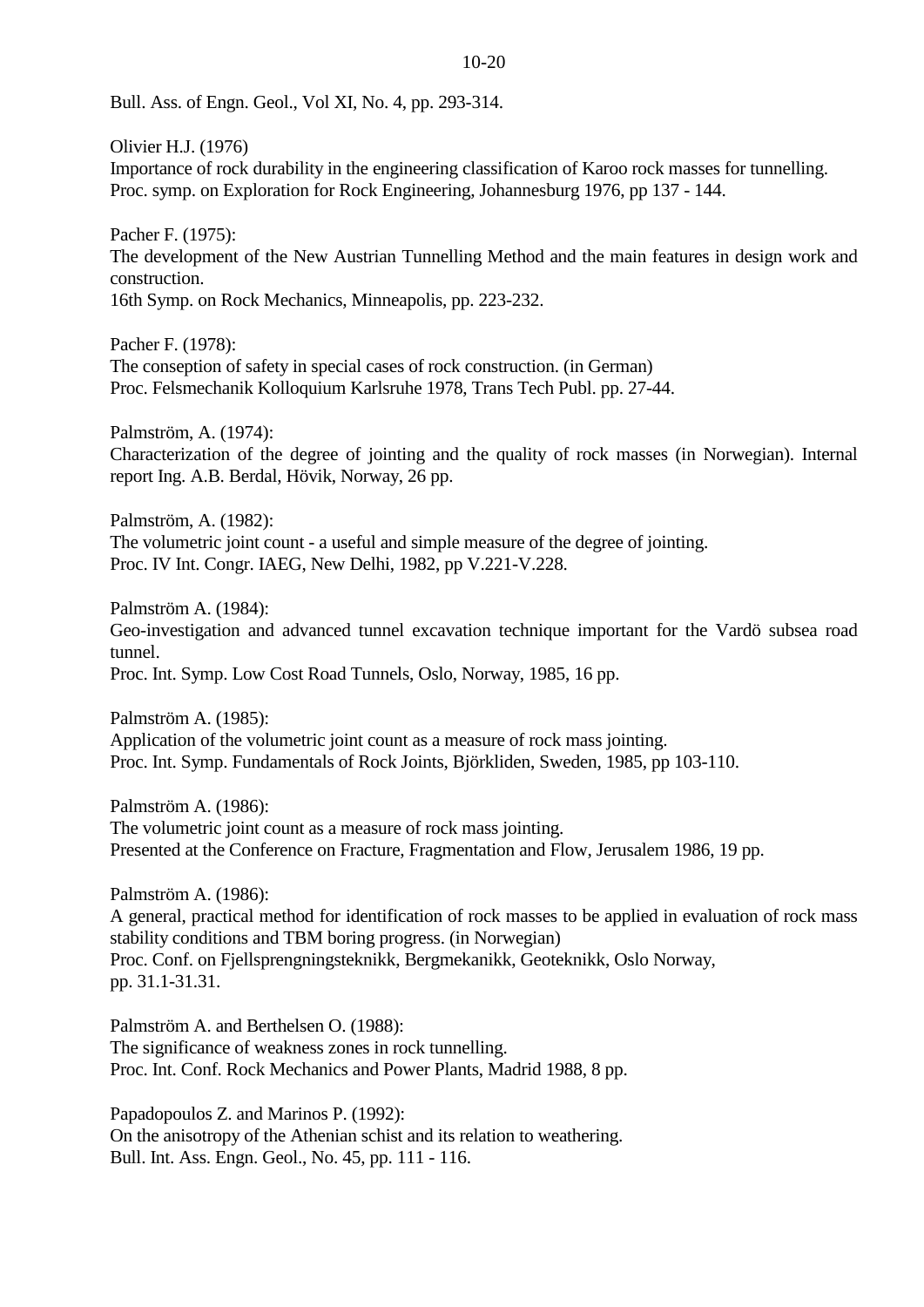Patching T.H. and Coates D.F. (1968): A recommended rock classification for rock mechanics purposes. CIM Bull., Oct. 1968, pp 1195-1197.

Patton F.D. (1966): Multiple modes of shear failure in rock. Proc. 1st Congr. ISRM, Lisbon, 1966, I: pp. 509-513.

Patton F.D., Deere D.U. (1970a): Significant geologic factors in slope stability. Proc. Symp. Planning Open Pit Mines, Johannesburg, pp 143-151.

Pearson J.R.A. (1988): Key questions in rock mechanics. Proc. 29th U.S. Rock Mechs. Symp., Minneapolis, pp. 7-15.

Peck R.B. (1980): Where has all the judgement gone? Laurits Bjerrum memorial lesson no 5, Norwegian Geotechnical Institute, Oslo, Norway

Peters C.M.F. (1972): A structural interpretation of the Garlock fault at the Tehachapi crossing. Proc. Rapid Excav. & Tunn. Conf., AIME., pp. 133-155.

Piteau D.R. (1970): Geological factors significant to the stability of slopes cut in rock. Proc. Symp. on Planning Open Pit Mines, Johannesburg, South Africa, 1970, pp. 33-53.

Piteau D.R. (1973): Characterizing and extrapolating rock joint properties in engineering practice. Rock Mechanics, Suppl. 2, pp. 5-31.

Poisel R. (1990): The dualism-continuum of jointed rock. Proc. Mech. of Jointed and Faulted Rock, 1990, Balkema publ. pp 41-50.

Pollard,D. D., Aydin, A. (1988): Progress in understanding jointing over the past century. Bull. Geol. Society of America, Vol 100, pp 1181 - 1204.

Price N.J. (1969): Laws of rock behavior in the earth's crust. 11th Symp. on Rock Mech. Berkley, pp. 3-23.

Price N.J. (1981): Fault and joint development in brittle and semi-brittle rock. Pergamon Press, 1981, 176 pp.

Proctor R.J. (1971): Mapping geological conditions in tunnels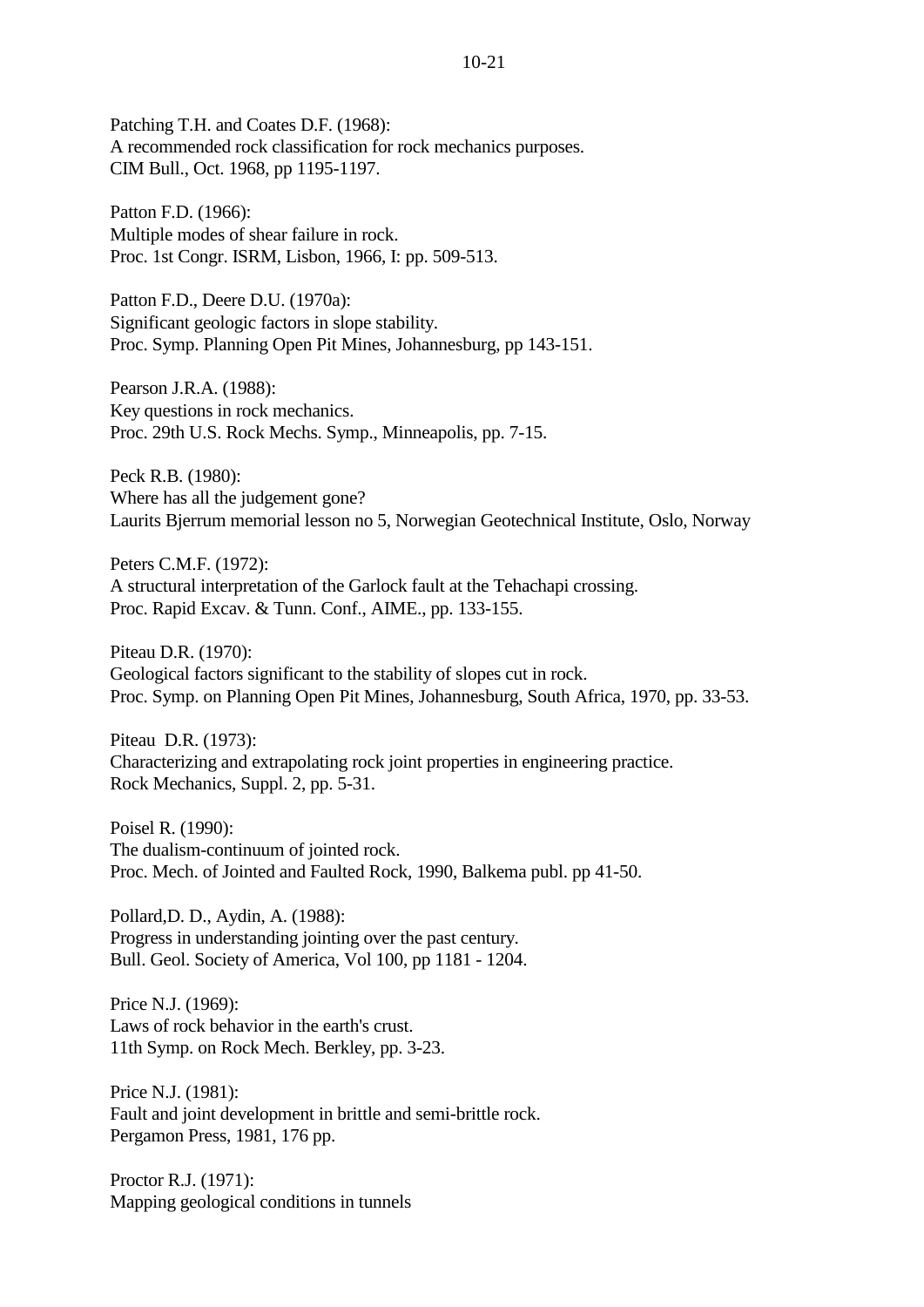Bull. Ass.Engn.Geol., Vol VIII, No. 1, PP. 1-31.

Pusch R. and Morfeldt C.-O. (1993): Characterization of rock masses for construction of underground openings from numeric calculation of stresses, deformations and ground water flow. (in Swedish) Väg och vattenbyggaren, no. 4/93, pp. 13 - 18.

Rabcewicz L.v. (1964/65): The new Austrian tunnelling method. Water Power, part 1 November 1964 pp. 511-515, Part 2 January 1965 pp. 19-24.

Rabcewicz L.v. (1975): Tunnel under Alps uses new, cost-saving lining method. Civil Engineering-ASCE, October 1975, pp.66-68.

Rabcewicz L.v. and Golser J. (1973): Principles dimensioning the support system for the new Austrian tunnelling method. Water Power, March 1973, pp. 88-93

Ramamurthy T., Venkatappa Rao G. and Singh J. (1993): Engineering behaviour of phyllites. Engineering Geology, 33, pp. 209 - 225.

Robbins R.J. (1980): Present trends and future directions in tunnelling. The Yugoslav Symp. on Rock Mechanics and Underground Actions, 11 pp.

Robertson A.MacG. (1970): The interpretation of geological factors for use in slope theory. Proc.Symp. Planninmh Open Pit Mines, Johannesburg, South Africa, 1970. pp. 55-71.

Robinson C.S. (1972): Prediction of geology for tunnel design and construction. Rapid Tunneling and Excavation Conf., pp 105-114.

Rokoengen K. (1973): Classification of clay zones in rock. (in Norwegian) Report no. 11, The Technical University in Norway, Trondheim, 46 pp. (Extract from dr. thesis on 'Swelling properties of clay zones in rock')

Rostami J. (1992): Design optimization, performance prediction and economic analysis of tunnel boring machines for the construction of the proposed Yucca Mountain nuclear waste repository. Dr. thesis, Colorado School of mines, 195 pp.

Ruiz M.D. (1966): Some technological characteristics of twenty-six Brazilian rock types. Proc. 1st Congr. Intn. Rock Mech., Lisbon, Vol. 1, pp. 115 - 119.

Russenes B.F. (1974): Analysis of rock spalling for tunnels in steep valley sides (in Norwegian).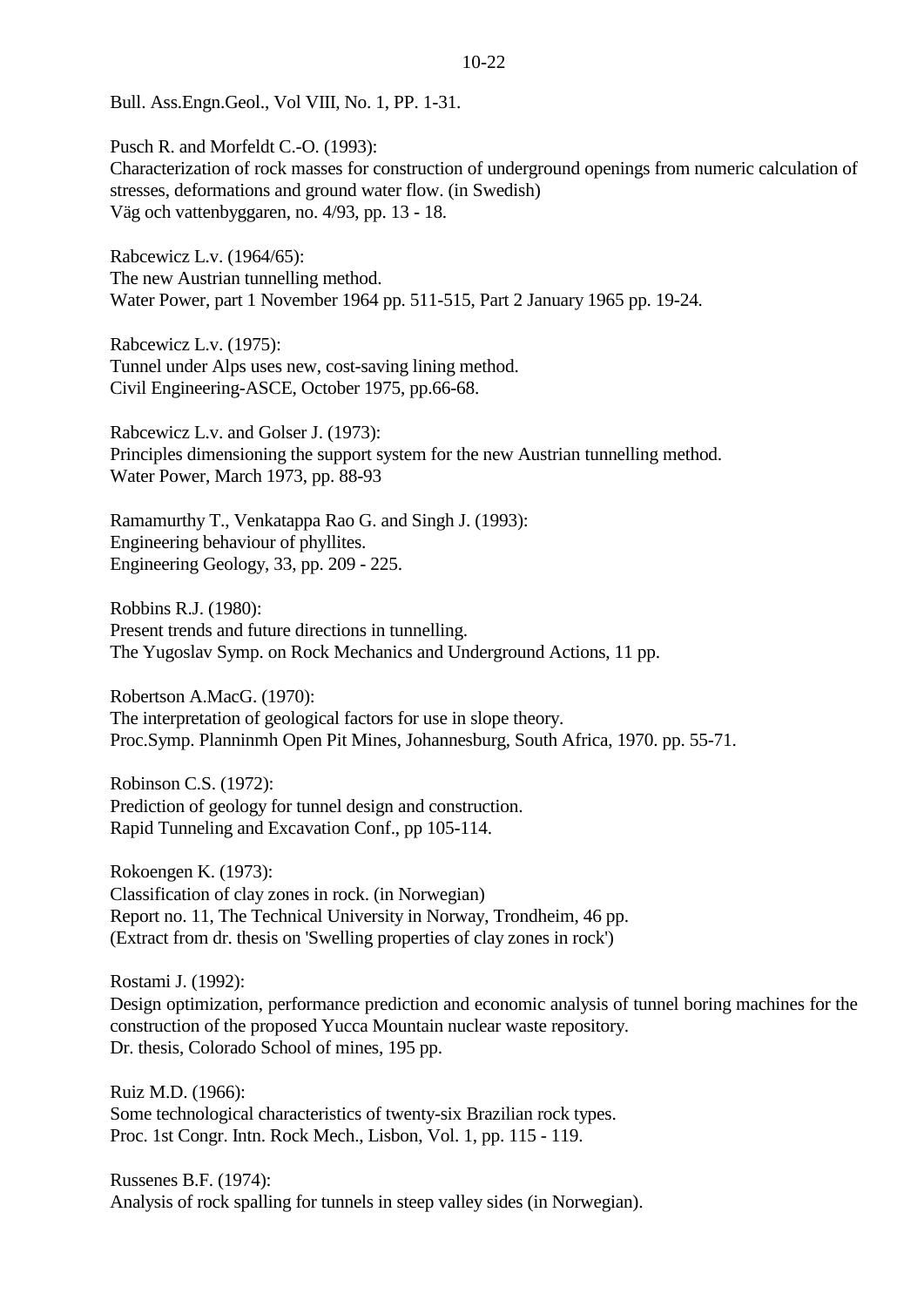M.Sc. thesis, Norwegian Institute of Technology, Dept. of Geology, 247 pp.

Rutledge J.C. and Preston R.L. (1978): New Zealand experience with engineering classifications of rock for the prediction of rock support. Proc. Int. Tunnelling Symposium, Tokyo, 1978, pp. A3 1-7.

Sadagah B.H., Sen Z. and Freitas M.H.D. (1990): A mathematical representation of jointed rock masses and its application. Proc. of Symp. on Mechanics of Jointed and Faulted Rock, 1990, pp. 65-70.

Salustowicz A. (1965): Zarys mekaniki gorotworu Katowice. Wydawnictwo "Slask".

Schneider H.J. (1976): The friction and deformation behaviour of rock joints. Rock Mechanics No. 8, pp 169-184.

Scholz C.H. (1990): The mechanics of earthquakes and faulting. Cambridge University Press, Cambridge, USA, 438 pp.

Seeber G., Keller S., Enzenberg A., Tagwerker J., Schletter R., Schreyer F. and Coleselli A. (1978): Methods of measurements for rock support and installations in road tunnels using the new Austrian tunnelling method. (in Germain) Bundesministerium f. Bauten u. Technik, Strassenforschung Heft 133, 200 pp.

Selmer-Olsen R. (1950): On faulting and crushed zones in the Bamble formation. (In Norwegian). Norsk geologisk tidsskrift, No 25, 1950, pp. 171-191.

Selmer-Olsen R. (1964): Geology and engineering geology. (in Norwegian) Tapir, Trondheim, Norway, 409 pp.

Selmer-Olsen R. (1971): Engineering geology. Part 1. (in Norwegian) Tapir, Trondheim, Norway, 230 pp.

Selmer-Olsen R. (1988): General engineering design procedures. Norwegian Tunnelling Today, Tapir 1988, pp. 53-58

Selmer-Olsen R. and Palmström A. (1989): Tunnel collapses in swelling clay zones, part 1. Tunnels & Tunnelling, November 1989, pp.

Selmer-Olsen R. and Palmström A. (1990): Tunnel collapses in swelling clay zones, part 2. Tunnels & Tunnelling, January 1990, pp.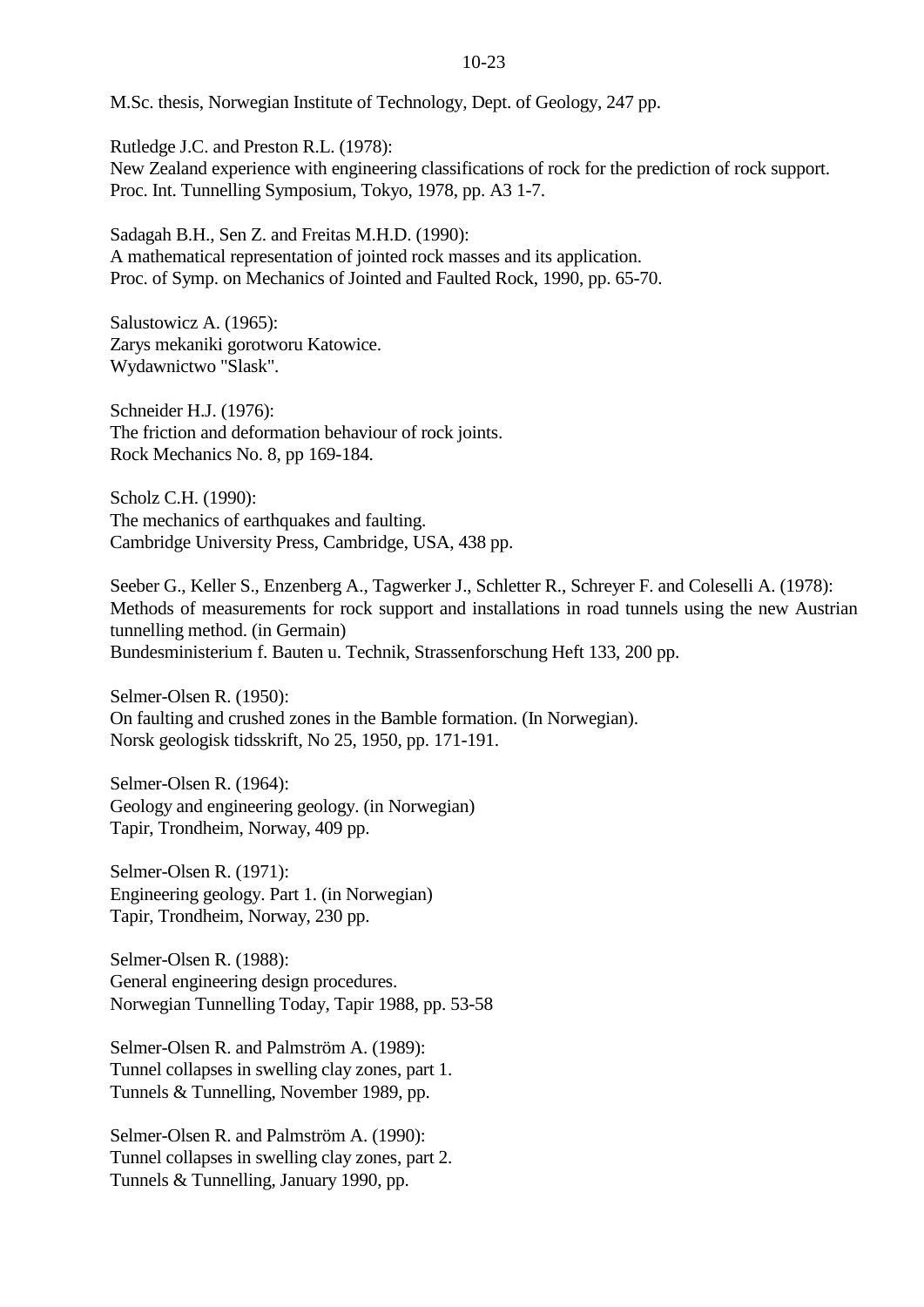Sen Z., Eissa E.A. (1991): Volumetric rock quality designation J Geotech. Engn., Vol 117, No 9, 1991, pp 1331 - 1346.

Sen Z. and Eissa E.A. (1992): Rock quality charts for log-normally distributed block sizes. Int. J. Rock Mech. Min. Sci. & Geomech. Abstr., Vol. 29, No. 1, pp. 1-12.

Serafim J.L. and Pereira J.P. (1983): Consideration of the geomechanics classification of Bieniawski. Proc. Int. Symp. on Engeneering Geology and Undeground constructions, pp. 1133 - 1144.

Seshagiri Rao K., Venkatappa Rao G. and Ramamurthu T. (1987): Discussion of paper by K.L. Gunsallus and F.H. Kulhawy, "A comparative evaluation of rock strength measures". Int. J. Rock Mech. Min. Sci. & Geomech. Abstr. Vol. 24, No. 3, pp. 193-196.

Singh J., Ramamurthy T. and Venkatappa Rao G. (1989): Strength anisotropies in rocks. Ind. Geotech. J., 19(2), pp. 147-166.

SINTEF (1990): Deformation and rock stress measurements at Svartisen power plant, Efjord and Stetind road tunnels (in Norwegian). SINTEF Report no. STF36 F90059

SINTEF (1993): Fullface boring Dalåa - Torsbjørka (in Norwegian) Final report made for Merkraft A/S (courtesy Merkraft A/S)

Sjögren B., Övsthus A. and Sandberg J. (1979): Seismic classification of rock mass qualities. Geophysical Prospecting, Vol. 27, No. 2, pp. 409-442.

Sjögren B. (1984): Shallow refraction seismics. Chapman and Hall, London, 270 pp.

Sjögren B. (1993): Private communication.

Snow D. (1966): Disc'n. Theme III, Int. Congr. Rock Mech., Lisbon.

Snow D. (1968): Fracture deformation and changes of permeability and storage upon changes of fluid pressure. Quarterly Colorador School of Mines, 63, pp. 201-244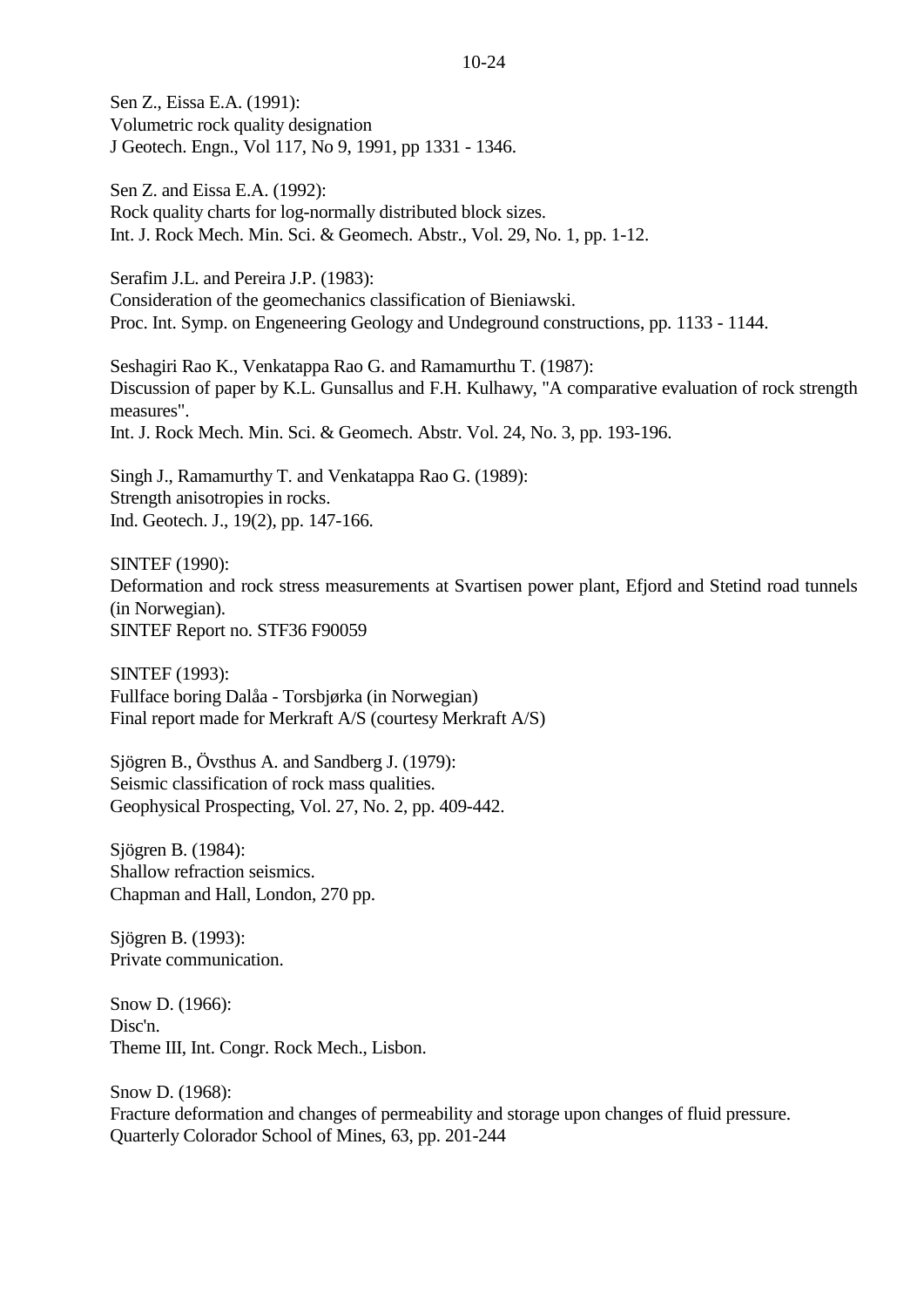Spaun G. (1974): Zur Frage der Sohlhebungen in Tunneln des Gipskeupers. In: Festschrift Leopold Müller-Salzburg zum 65. Geburtstag, pp. 245-260.

Stang T. and Aadal T. (1991): Fullface boring at Svartisen power plant (in Norwegian) Final dissertation work University of Trondhein, Norway

Stephenson D.E. and Triandafilidis G.E. (1974): Influence of specimen size and geometry on uniaxial compressive strength of rock. Bull. Ass. of Engn. Geol., Vol Xi, No. 1, 1974, pp. 29-47.

Stimpson B.:(1982) A rapid field method for recording joint roughness profiles. Technical note. Int. J. Rock Mech. Min. Sci & Geomech. Abstr., Vol 19 pp 345-346, 1982

Stini I. (1950): Geology in tunnel construction (in German). Springer publishers, Vienna, 366 pp.

Swan G. (1981): Tribology and the characterization of rock joints. Proc. 22nd US Symp.on Rock Mechanics, MIT. 1981, pp. 432-437.

Söder P.-E. and Krauland N. (1990): Determination of pillar strength by full scale pillar tests in the Laisvall mine. Proc. 11th World Mining Congr. on Strata Control in Deep Mines, pp. 39 - 59.

Terzaghi K. (1946): Introduction to tunnel geology. In Rock tunnelling with steel supports, by Proctor and White, pp 5 - 153.

Terzaghi K. (1953): Address. Proc. Int. Conf. on Soil Mech. and Foundation Engn., Vol. 3, p. 76.

Terzaghi R. (1965): Sources of error in joint surveys. Geotechnique, Vol 15, 1965, pp 287-304.

Thorgrimsson S., Loftsson M. and Jensson O. (1991): Iceland's Blanda hydroelectrical project: Monitoring of deformations, rock support and testing of rock anchors in the powerhouse cavern. Tunnelling. and Underground Space Technology, Vol. 6, No. 2, pp.235-239.

Thorpe R., Watkins D.J., Ralph W.E., Hsu R. and Flexser S. (1980): Strength and permeability tests on ultra-large Stripa granite core. Technical Information Report No.31, Lawrence Berkeley Laboratory, University of California, 200 pp.

Tirén S.A. and Beckholmen M. (1992):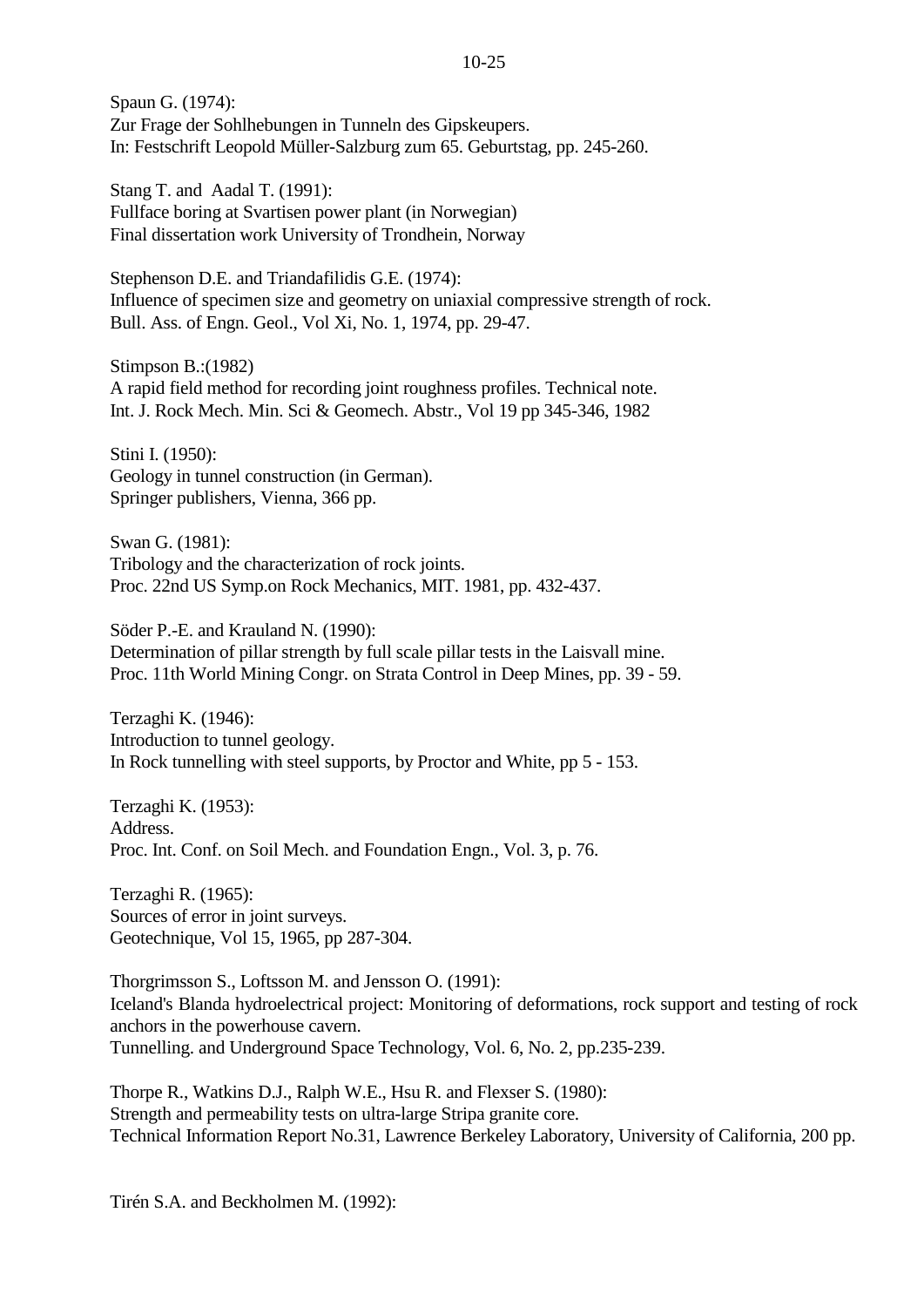Rock block map analysis of southern Sweden. Geologiska Föreningens i Stockholm Förhandlingar, Vol. 114, Pt. 3, pp 253 - 269.

Tourtelot H.A. (1974): Geologic origin and distribution of swelling clays. Bull. Ass. of Engn. Geol., Vol XI, No. 4, 1974, pp. 259-275.

Tsidzi K.E.N. (1986): A quantitative petrofabric characterization of metamorphic rocks. Bull. Int.Assoc. Engng. Geol. no 33, pp. 3 - 12.

Tsidzi K.E.N. (1987): Foliation index determination for fine-grained metamorphic rocks. Bull. Int.Assoc. Engng. Geol. no 36, pp. 27 - 33.

Tsidzi K.E.N. (1987): Compressive strength anisotropy of foliated rocks. Proc. symp. on Mechanics of Jointed and Faulted Rock; Balkema, Rotterdam, pp. 421 - 428.

Tsoutrelis C.E., Exadactylos G.E. and Kapenis A.P. (1990): Study of the rock mass discontinuity system using photoanalysis. Proc. of Symp. on Mechanics of Jointed and Faulted Rock, 1990, pp. 103-112.

Turk N., Dearman W.R. (1985):

Investigation of some rock joint properties: Roughness angle determination and joint closure. Proc. of Int. Symp. on Fundamentals of Rock Joints, Björkliden Sweden 1985, pp 197 -204.

Unal E. (1983): Design guidelines and roof control standards for coal mine roofs. Ph.D. Thesis, The Pennsylvania State University, 1983.

Wagner H. (1987): Design and support of underground excavations in highly stressed rock. Proc. of 6th ISRM Congr., Montreal; Keynote paper Vol. 3.

Wahlstrom, E.E. (1973): Tunnelling in rock. Amsterdam Elsevier, 250 p.

Wallis P.F., King M.S. (1980): Discontinuity spacings in a crystalline rock. Technical note, Int. J. Rock Mech. Min. Sci & Geomech Abstr., Vol 17, 1980, pp 63 - 66.

Ward W.H. (1978): Ground supports for tunnels in weak rocks. The Rankine Lecture. Geotechnique 28, No. 2, pp. 133-171.